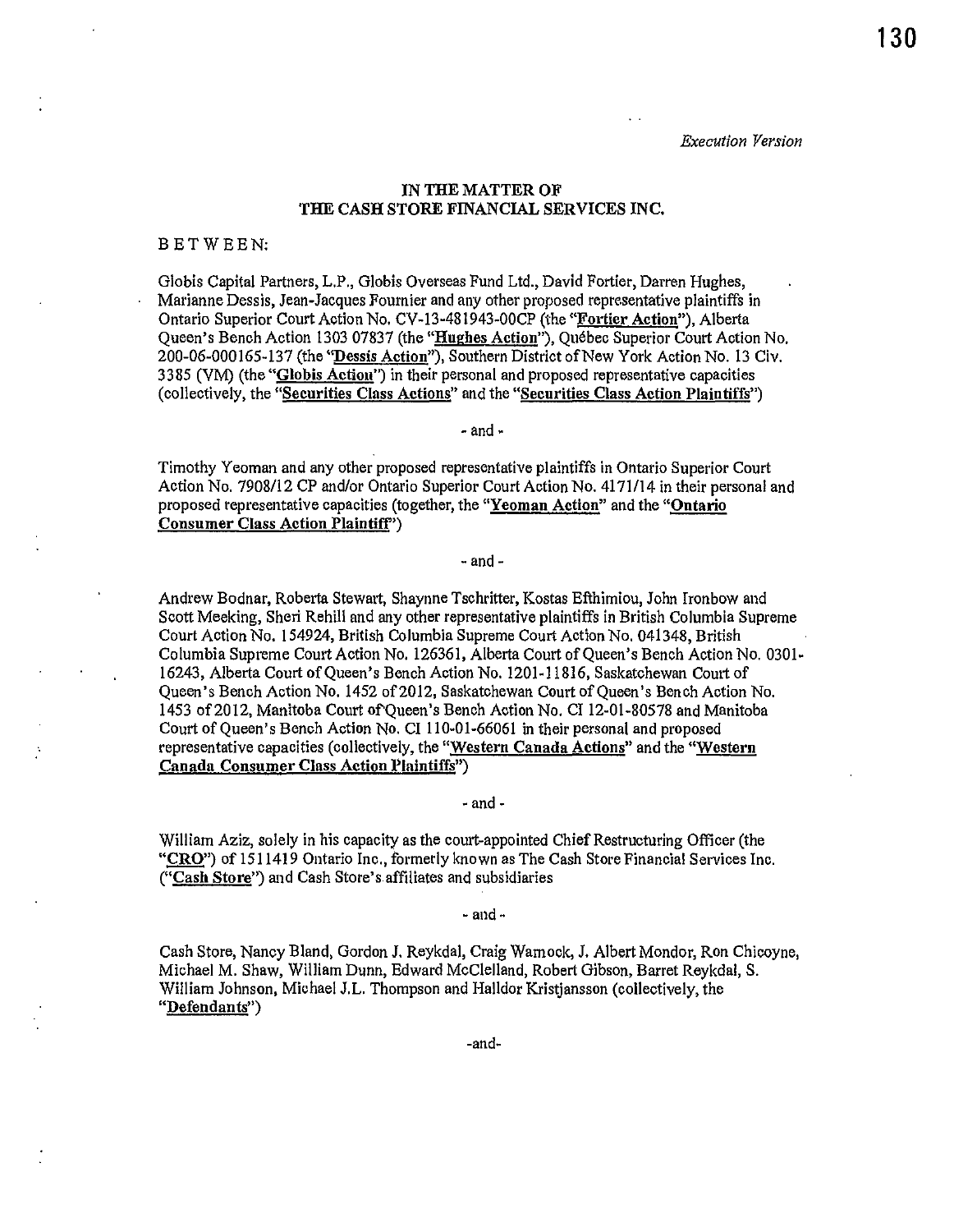424187 Alberta Ltd. ("424")

#### SETTLEMENT AGREEMENT

# (made as of this the 22nd day of September, 2015)

!. This Settlement Agreement between the Parties (the "Settlement Agreement") is to resolve, in accordance with the terms more particularly set out herein, the Claims (as defined in paragraph 9 herein), howsoever arising and in all jurisdictions, including Canada and the United States, and to provide the Release (as defined in paragraph 9 herein) in favour of the Released Parties (as defined in paragraph 9 herein) on the terms and conditions set forth herein.

2. The Defendants and 424 make no admissions of liability and waive no defences available to them with respect to the Claims (as defined in paragraph 9 herein) or otherwise.

- 3. It is the intention of the Parties that this Settlement Agreement shall be:
	- a. approved by an order of the supervising judge in the *Companies' Creditors Arrangement Act* ("CCAA") proceeding bearing Court File No. CV-14-10518-00CL (the "CCAA Proceeding"), who is also designated to hear the settlement approval motions in the Fortier Action and the Yeoman Action under the *Class Proceedings* Act, 1992 (the "Court"), which orders shall be submitted to the Court in form and substance acceptable to counsel to the Defendants and 424, each acting reasonably (the "Fortier Settlement Approval Order" and the "Yeoman Settlement Approval Order");
	- b. approved by an order of the class action court overseeing the Western Canada Consumer Class Actions, which order shall be submitted to the court in form and substance acceptable to counsel to the Defendants and 424, each acting reasonably (the "Western Canada Settlement Approval Order"); and
	- c. implemented through a Plan of Compromise and Arrangement in respect of Cash Store under the CCAA, which Plan will be presented to the Court substantially in the form attached hereto at Schedule B (the "Plan"), for sanction by the Court pursuant to an order of the Court, which shall be submitted to the Court in form and substance acceptable to counsel the Defendants and 424, each acting reasonably (the "Sanction Order").
- 4. It is also the intention of the parties:
	- a. to seek recognition and enforcement of the Sanction Order by an order of the United States Bankruptcy Court for the Southern District of New York (the "U.S. Court") under Chapter 15 of the United States *Bankruptcy Code,* to be submitted to the U.S. Court in form and substance acceptable to counsel to the Defendants (the "Recognition Order");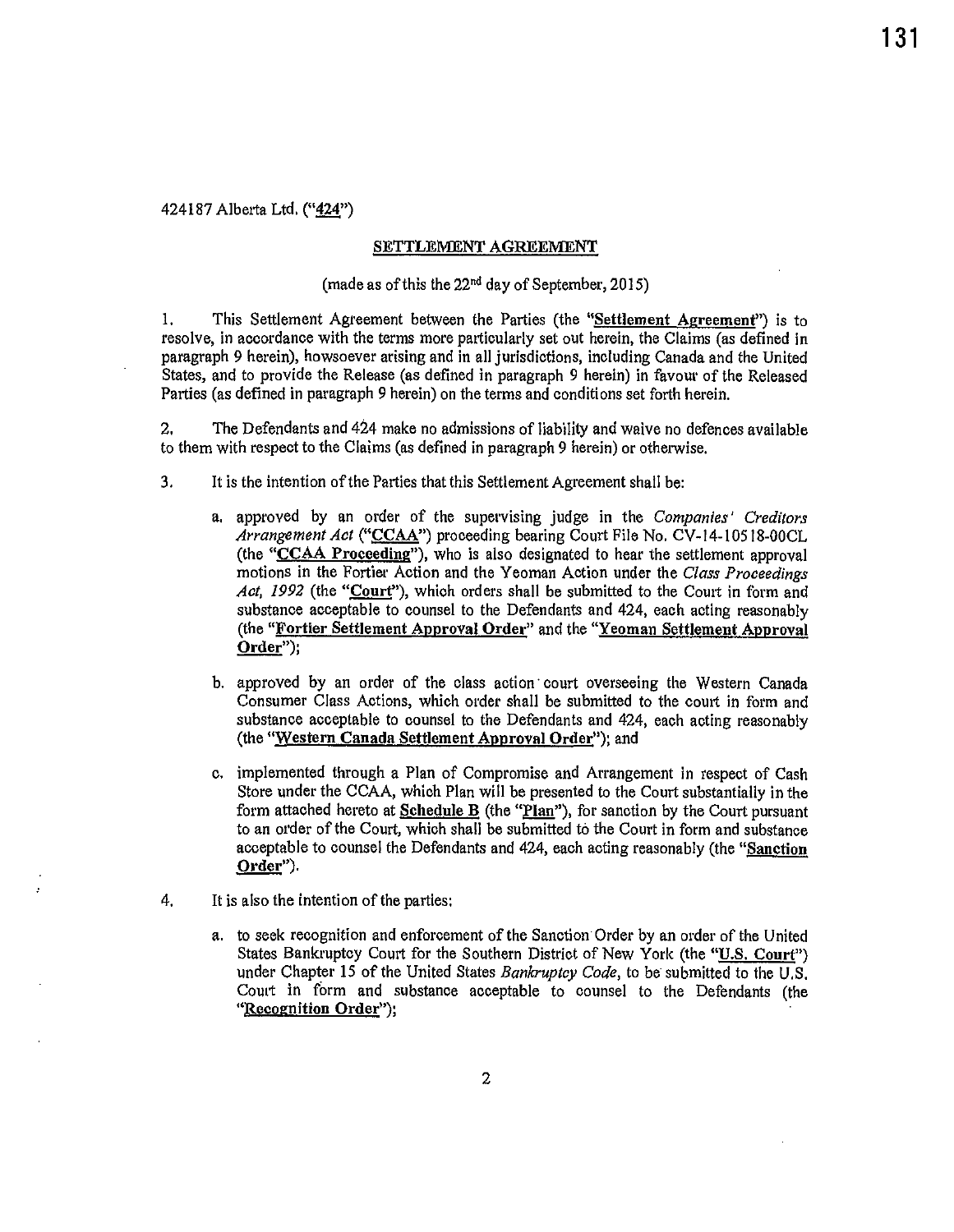- b. to obtain a stipulation of dismissal of the Globis Action with prejudice and without costs by the United States District Court for the Southern District of New York (the "U.S. District Court"), pursuant to an order to be submitted to the U.S. District Court in form and substance acceptable to counsel to the Defendants (the "New York Order", together with the Recognition Order, the "U.S. Orders");
- c. to obtain an order of the Superior Court of Québec (the "Quebec Court") approving the discontinuance of the Dessis Action, pursuant to an order to be submitted to the Quebec Court in form and substance acceptable to counsel to the Defendants (the "Ouébec Order"); and
- d. to obtain an order of the Alberta Court of Queen's Bench (the "Alberta Court") approving the discontinuance of the Hughes Action, pursuant to an order to be submitted to the Alberta Court in form and substance acceptable to counsel to the Defendants (the "Alberta Order").
- 5. For purposes of this Settlement Agreement:
	- a. the Securities Class Action Plaintiffs, the Ontario Consumer Class Action Plaintiff, the Western Canada Consumer Class Action Plaintiffs and the CRO, on behalf of Cash Store as a plaintiff, are collectively referred to herein as the "Claimants";
	- b. the Claimants, 424 and the Defendants are collectively referred to herein as the **"Parties"; and**
	- c. the present or former directors and officers of Cash Store or its affiliates or subsidiaries are collectively referred to herein as the "D&O Defendants''.

#### Payment of Settlement Amount, Cancellation of 424 Debt and Other Consideration

6. A settlement amount of CDN \$19,033,333 (the "Settlement Amount") shall be paid by the D&O Defendants in accordance with the terms hereof and the Plan, and shall be released to the Claimants in accordance with the terms hereof and the Plan, when all conditions precedent set out in paragraph 36 herein and the Plan have been satisfied or waived (the "Effective Date").

7. The CDN \$2,000,000 face value of debt under the November 29, 2013 Credit Agreement of Cash Store (the "First Lien Notes") held by 424 (the "424 Debt") shall be cancelled, such cancellation not to be effective until all conditions precedent set out in paragraph 36 herein and the Plan have been satisfied or waived. Interest shall be payable on the 424 Debt to the date of cancellation, without prejudice to the right of Cash Store to seek an order from the Court to suspend or cancel future interest payments to all holders of the First Lien Notes. The parties agree that 424 will continue to receive interest on the 424 Debt unless and until a final order is made by the Court determining that no holder of the First Lien Notes is entitled to further interest payments.

8. The payment of the Settlement Amount, the release of the claims described in paragraphs 10 and 47 hereof, the cancellation of the 424 Debt, and the payment of certain implementation costs by the D&O Defendants, represent the full contribution or payment of any kind to be made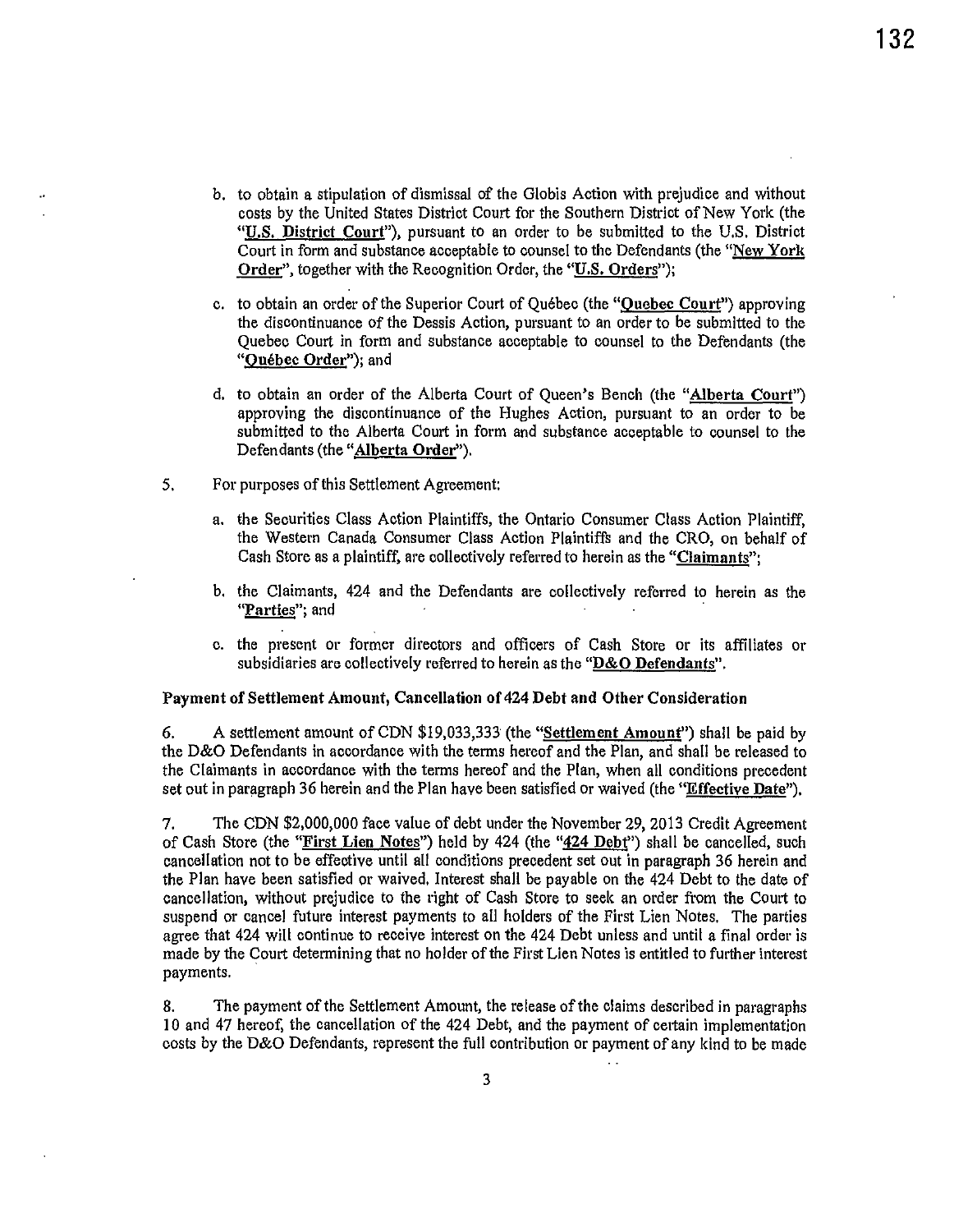by the D&O Defendants and 424 in settlement of the Claims, inclusive of interest, legal fees, disbursements and taxes (including GST, HST, or any other taxes which may be payable in respect of this settlement), any costs associated with the distribution of the Settlement Amount, all costs of any necessary notice in connection with the settlement, all costs associated with the implementation and administration of the settlement and any other monetary costs or amounts associated with this Settlement Agreement or otherwise, except as otherwise expressly provided for herein.

#### Release of Claims and Bar Order

9. As of the Effective Date, the Claimants, on behalf of themselves and their respective subsidiaries, affiliates and related companies and current and former partners, associates, employees, directors, officers and insurers, and in the case of Cash Store, of all current directors, officers and employees of Cash Store, including the CRO, and the heirs, administrators, executors, successors and assigns of each, and on behalf of any person (as defined in the *Bankruptcy and Insolvency Act,* R.S.C. 1985, c.B-3, as amended to the date hereof, "Person") who claims a right or interest through the Claimants or any of them, (collectively, the "Releasors") shall hereby fully, finally and forever release, remise, acquit and forever discharge, without qualification or limitation, the Defendants, 424, and their respective past, present and future subsidiaries, affiliates and related companies, pattners, associates, employees, directors, officers, insurers, family members, heirs, administrators, executors, successors and assigns (collectively, the "Released Parties" which, for greater certainty, include all of the D&O Defendants) separately and jointly, of and from any and all rights, interests, obligations, debts, dues; sums of money, accounts, reckonings, damages, claims, actions, allegations, causes of action, counterclaims or demands whatsoever, whether known or unknown, in law or equity, of whatever kind or character, suspected, fixed or contingent, that have been or that could have been asserted by any of the Releasors through to the date of this Settlement Agreement (including, without limitation, any claim for contribution, indemnification, reimbursement or any other forms of claims over that could be asserted by any of the Releasors on or after the date hereof based on events occurring prior to and through to the date hereof and including any allegation of breach of duty and/or fraud or fraudulent misrepresentation by the Released Parties) against the Released Parties, or any of them, arising out of, in connection with, or in any way related, directly or indirectly, to Cash Store and its affiliates and subsidiaries (collectively, the "Claims"), including, but not limited to, all claims raised or which could have been raised in the actions listed in **Schedule A** hereto (the "**Actions**"); provided that, notwithstanding anything else in this paragraph, none of the D&O Defendants shall be· released under this Settlement Agreement or the Plan for or from any Claim, commenced with leave of the Court, by any Person (other than the Claimants):

- a. in respect of a claim that cannot be released under section 5.1(2) of the CCAA or section 19(2) of the CCAA;
- b. that is based on a final judgment that a plaintiff suffered damages as a direct result and solely as a result of such plaintiff's reliance on an express fraudulent misrepresentation made by the D&O Defendants, or any of them, where such D&O Defendant had actual knowledge that the misrepresentation was false; or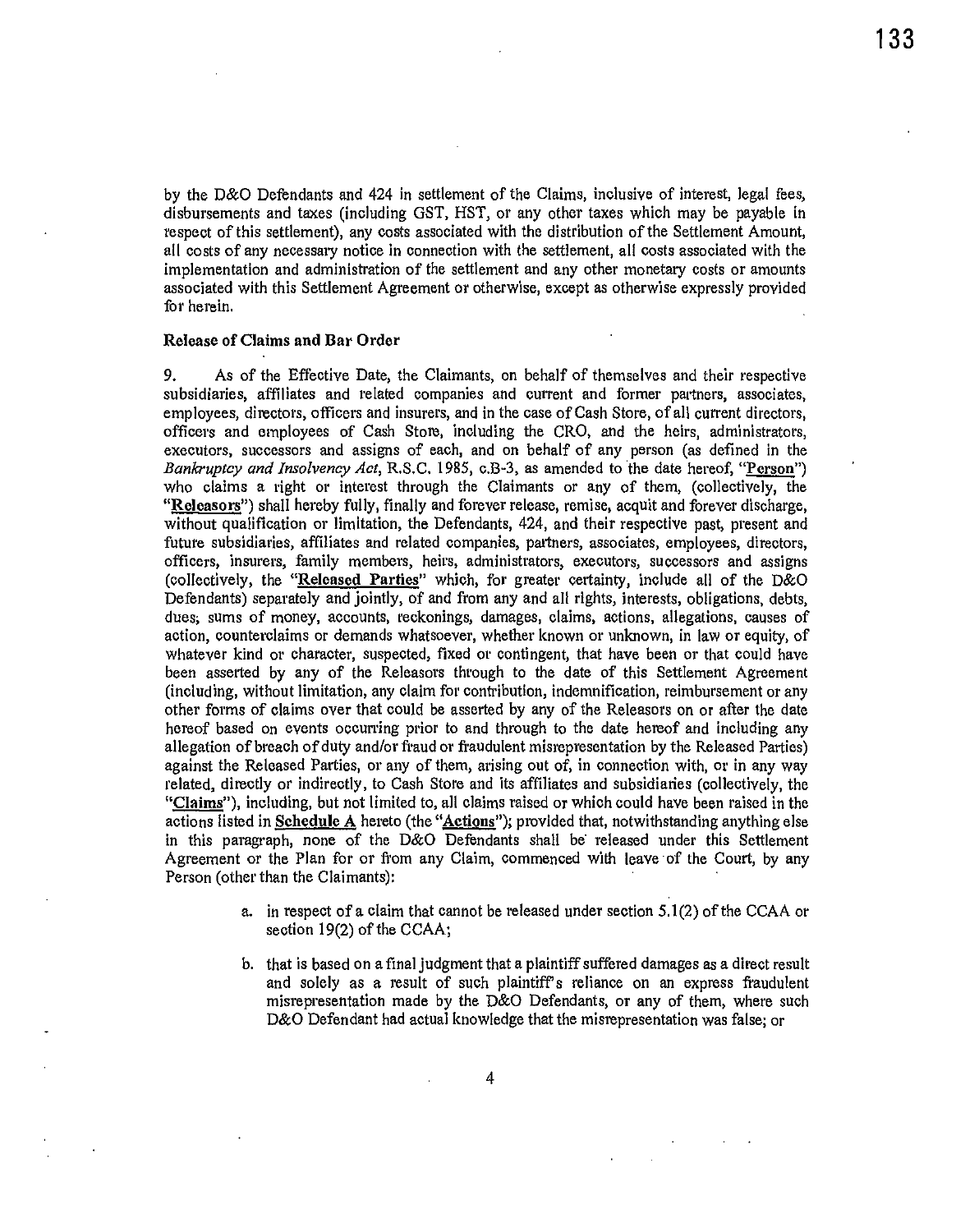c. who is a third party lender to Cash Store, solely in its capacity as a third party lender to Cash Store, unless the Claimants or any of them have (as in the case of 0678786 B.C. Ltd., formerly c.o.b. as McCann Family Holding Corporation), or may hereafter enter into, a settlement with such third party lender under or in connection with the Plan or the matters giving rise to it;

(the "Release" and the non-released claims listed in 9.a., 9.b. and 9.c. above being, the "Non-Released Claims").

10. As of the Effective Date, the Defendants and 424, on behalf of themselves and their respective subsidiaries, affiliates and related companies and current and former partners, associates, employees, directors, officers, insurers and the heirs, administrators, executors, predecessors, successors and assigns of each, and on behalf of any Person who claims a right or interest through them, (the "Defendant Releasors"), shall hereby fully, completely, finally and forever release, remise, acquit and forever discharge, without qualification or limitation, the named plaintiffs in each of the Securities Class Actions, the Yeoman Action and the Western Canada Actions, and their respective counsel (collectively, the "Released Claimant Parties"), separately and jointly, of and from any and.all rights, interests, obligations, debts, dues, sums of money, accounts, reckonings, damages, claims, actions, liabilities, allegations, causes of action, counterclaims or demands whatsoever, whether known or unknown, in law or equity, of whatever kind or character, suspected, fixed or contingent, that have been or that could have been asserted by any of the Defendant Releasors through to the date of this Settlement Agreement (including, without limitation, any claim for contribution, indemnification, reimbursement or any other forms of claims over that could be asserted by any of the Defendant Releasors on or after the date hereof based on events occurring prior to and through to the date hereof) against the Released Claimant Parties, or any of them, arising out of, in connection with, or in any way related, directly or indirectly, to Cash Store, its affiliates and subsidiaries, or the prosecution, defense or settlement of the actions set out at Schedule A hereto, (collectively, the "Defendants' Claims" and the "Defendants' Release"). As of the Effective Date, the Defendant Releasors will be forever barred and enjoined from prosecuting the Defendants' Claims against the Released Claimant Parties or any other Person who may claim any form of indemnity or contribution from any of the Released Claimant Parties in respect of any Defendants' Claims or any matter related thereto.

11. Without limiting the generality of paragraphs 9 and 10 above, the Releasors and Defendant Releasors acknowledge that the intent of the Release and the Defendant's Release is to conclude all issues arising from the Claims and Defendants' Claims and it is understood and agreed that this Settlement Agreement is intended to release, and does release, as of the Effective Date, not only all known actions, causes of action, claims and demands for damages, indemnity, costs, interest and loss or injury in respect of any Claims and Defendants' Claims, but all actions, causes of action, claims and demands for damages, indemnity, costs, interest and loss or injury not now known or anticipated but which may later develop or be discovered in respect of any Claims and Defendants' Claims, including all the effects and consequences thereof, other than any Non-Released Claims.

12. As of the Effective Date, the Releasors' recovery from any person against whom the Releasors, or any of them, pursue a Claim for damages (a "Third Party Defendant") and with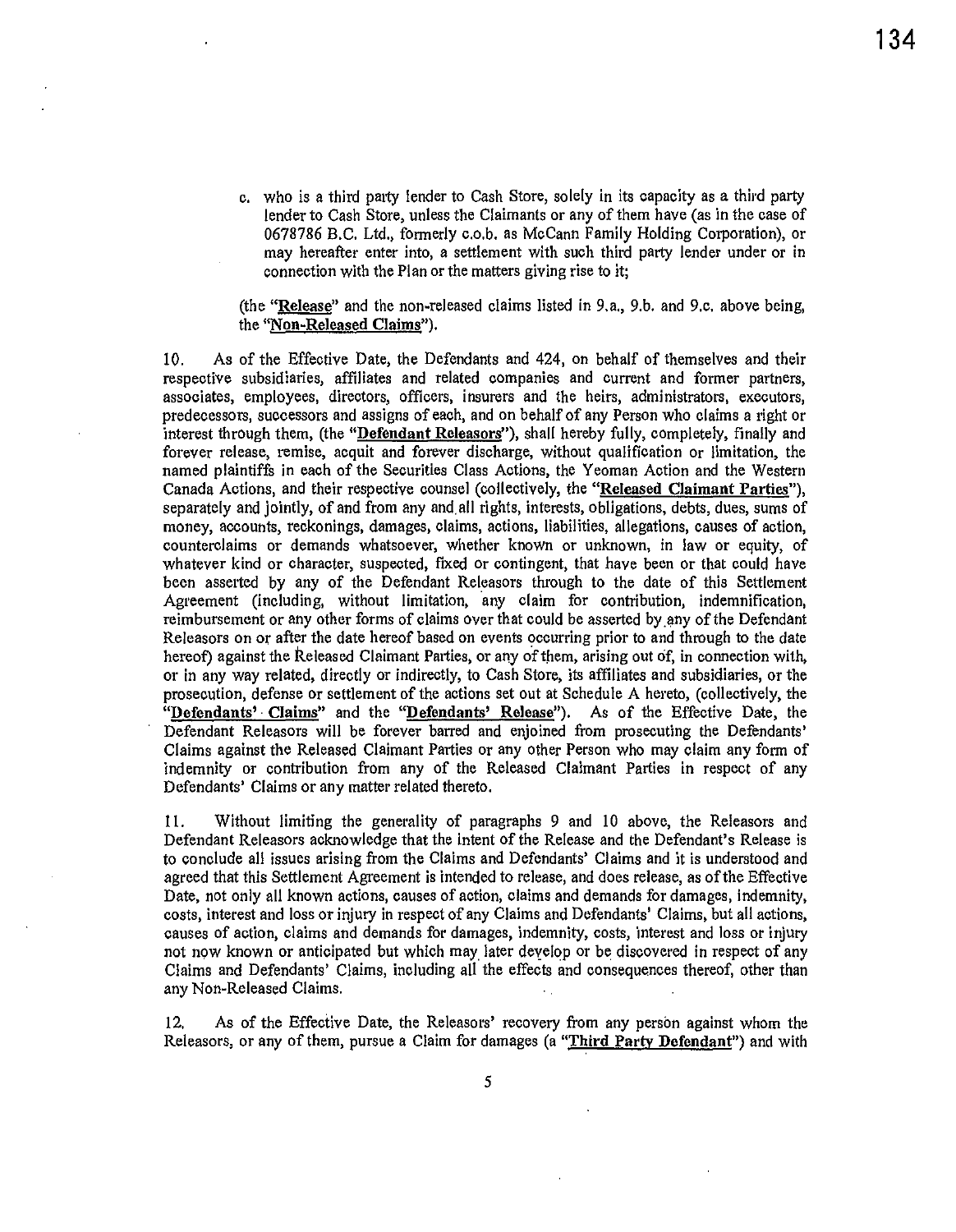whom the Released Parties, or any of them, are judicially determined to be jointly and severally liable to the Releasers, or any of them, for damages, will be limited to the Third Party Defendant's several and proportionate share of liability, as determined by the Court, provided that the Third Party Defendant successfully proves a claim for contribution and indemnity from the Released Patties in respect of the Releasers' claim against the Third Party Defendant.

13. Prior to the Effective Date, Cash Store will formally amend in a fashion satisfactory to counsel for the Defendants and 424, each acting reasonably, any Statements of. Claim in existing actions that will continue after the Effective Date, including but not limited to actions in the Ontario Superior Court Justice (Commercial List) bearing Court File Nos. CV-14-10770-00CL, CV-14-10771-00CL, CV-14-10773-CL and CV-14-10774-CL (the "Cash Store Amendments"), to provide that, to the extent the Third Party Defendants (or any of them) successfully prove a claim against the D&O Defendants or any of them and are judicially determined to be jointly and severally liable with such D&O Defendant to Cash Store for damages, Cash Store will limit its recovery from such Third Party Defendant to their several liability in accordance with paragraph 12 above, Nothing in this provision or in the proposed amendments to the existing Statements of Claim will limit Cash Store's recovery of full damages on a joint and several basis from any of the Third Party Defendants as between the Third Party Defendants themselves. As of the Effective Date, any future action commenced by Cash Store shall be similarly limited to the portion of any damages that corresponds to the proportionate share of liability of the Third Party Defendants, provided that the necessary preconditions set out above are met.

14. Prior to the Effective Date, Cash Store will formally abandon, discontinue and/or dismiss with prejudice its claims against Trimor Annuity Focus Limited Partnership, Trimor Annuity Focus Limited Partnership #2, Trimor Annuity Focus Limited Partnership #3, Trimor Annuity Focus Limited Partnership #4 and Trimor Annuity Focus Limited Partnership #6 and 0678786 B.C, Ltd. (formerly c.o.b. as .McCann Family Holding Corporation) in the Ontario Superior Court ofJustice (Commercial List) action bearing Court File No. CV-14-10770-00CL,

15, Prior to the Effective Date, the Ontario Consumer Class Action Plaintiff in the Yeoman Action will bring a motion to the Court for one or more orders (the "Yeoman Amendment Orders") approving the amendment, in a fashion satisfactory to counsel for the Defendants and 424, each acting reasonably, of any Statements of Claim in existing actions that will continue after the Effective Date, including but not limited to actions in the Ontario Superior Court Justice bearing Court File Nos. 7908/12 CP and 4172/14, to provide that, to the extent the Third Party Defendants (or any of them) successfully prove a claim against the D&O Defendants (or any of them) and are judicially determined to be jointly and severally liable with such D&O Defendant to the Ontario Consumer Class Action Plaintiff in the Yeoman Action for damages, the Ontario Consumer Class Action Plaintiff in the Yeoman Action will limit its recovery from such Third Party Defendants to their several liability in accordance with paragraph 12 above. Nothing in this provision or in the proposed amendments to the existing Statements of Claim will limit the Ontario Consumer Class Action Plaintiff's recovery in the Yeoman Action of full damages on a joint and several basis from any Third Party Defendant as between the Third Party Defendants themselves. As of the Effective Date, any future action commenced by the Ontario Consumer Class Action Plaintiff shall be similarly limited to the portion of any damages that corresponds to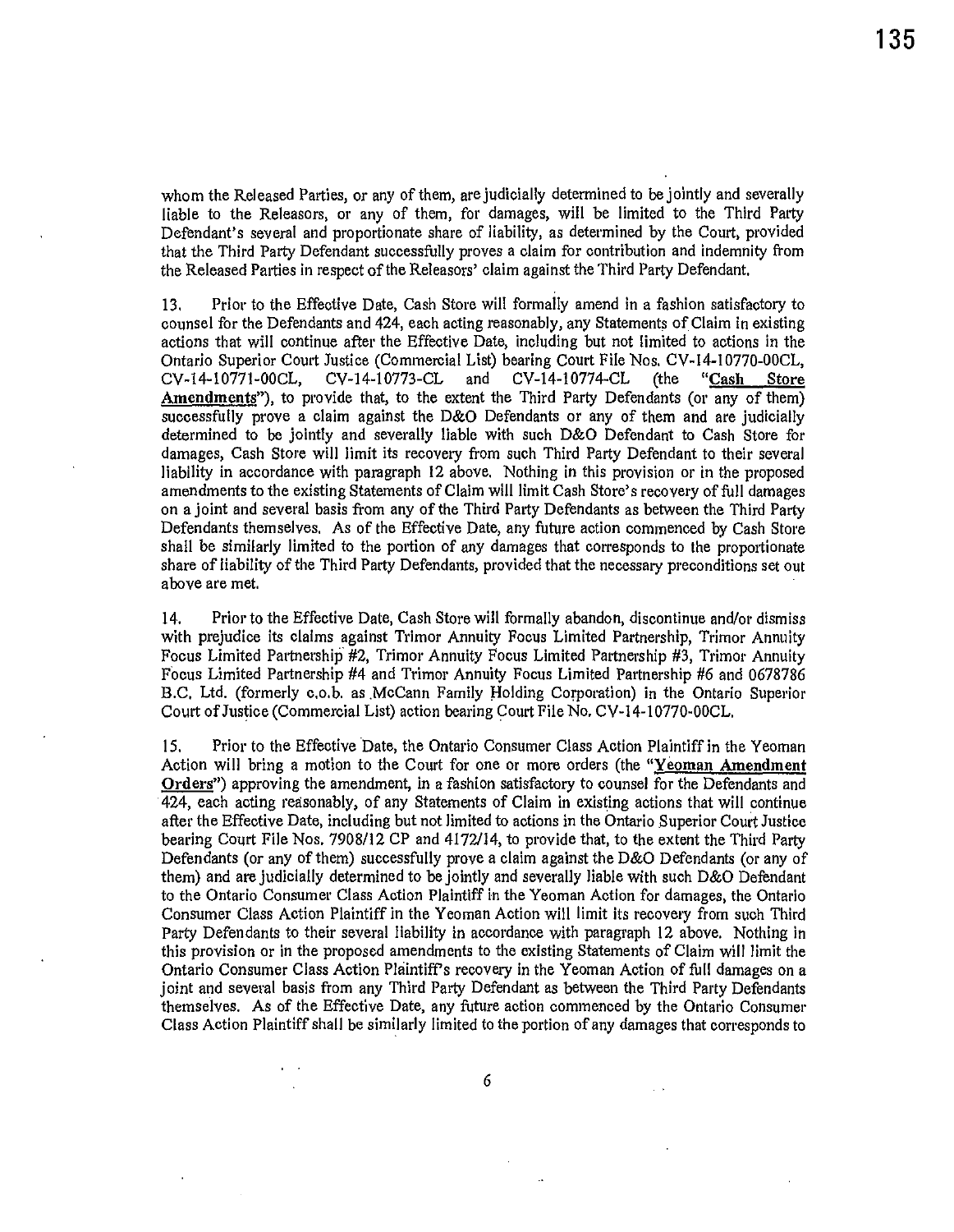the proportionate share of liability of the Third Party Defendants, provided that the necessary preconditions set out above are met,.

16. Prior to the Effective Date, the Western Canada Consumer Class Action Plaintiff in the Western Canada Actions will bring a motion to the supervising court(s) for one or more orders (the "Western Canada Amendment Orders") approving the amendment, in a fashion satisfactory to counsel for the Defendants and 424, each acting reasonably, of any Statements of Claim in any of the Western Canada Actions that will continue after the Effective Date, to provide that, to the extent the Third Party Defendants (or any of them) successfully prove a claim against the D&O Defendants (or any of them) and are judicially determined to be jointly and severally liable with such D&O Defendant to the Western Canada Consumer Class Action Plaintiffs in the Western Canada Actions for damages, the Western Canada Consumer Class Action Plaintiffs in the Western Canada Actions will limlt their recovery from such Third Party Defendants to their several liability in accordance with paragraph 12 above. Nothing in this provision or in the proposed amendments to the existing Statements of Claim will limit the Western Consumer Class Action Plaintiffs' recovery in the Western Canada Actions of full damages on a joint and several basis from any Third Party Defendant as between the Third Party Defendants themselves. As of the Effective Date, any future action commenced by the Western Consumer Class Action Plaintiffs shall be similarly limited to the portion of any damages that corresponds to the proportionate share of liability of the Third Party Defendants, provided that the necessary preconditions set out above are met.

17. As soon as practicable following the Effective Date, the Ontario Consumer Class Action Plaintiff in the Yeoman Action will bring motions to the Court for an order (the "Yeoman TPL Order") approving the abandonment, discontinuance and/or dismissal with prejudice of the claims against Trimor Annuity Focus Limited Partnership, Trimor Annuity Focus Limited Partnership #2, Trimor Annuity Focus Limited Partnership #3, Trimor Annuity Focus Limited Partnership #4, Trimor Annuity Focus Limited Partnership #5, Trimor Annuity Focus Limited Partnership #6 and 0678786 B.C. Ltd. (formerly c.o.b. as McCann Family Holding Corporation) in the Ontario Superior Court of Justice action bearing Court File No. 4172/14.

18. It is the intention of the Parties that this Settlement Agreement and the terms of the Fortier Settlement Approval Order, the Yeoman Settlement Approval Order, the U.S. Orders, the Plan and the Sanction Order will provide the Release and related claims bar orders in favour of the Released Parties and will satisfy and extinguish any and all Claims howsoever arising (other than Non-Released Claims), without opt-outs.

19. Pending the Effective Date, and subject to the occurrence of the Effective Date, no further proceedings shall be commenced or continued by the Releasors, or any of them, or the Monitor against the Released Parties, or any of them, directly or indirectly, in respect of any Claims,

#### The Orders

20. The Parties shall seek to have the supervising justice in the CCAA Proceeding designated to hear the motion for approval of the settlement of the Fortier Action and the Yeoman Action pursuant to both the CCAA and the *Class Proceedings Act, 1992.*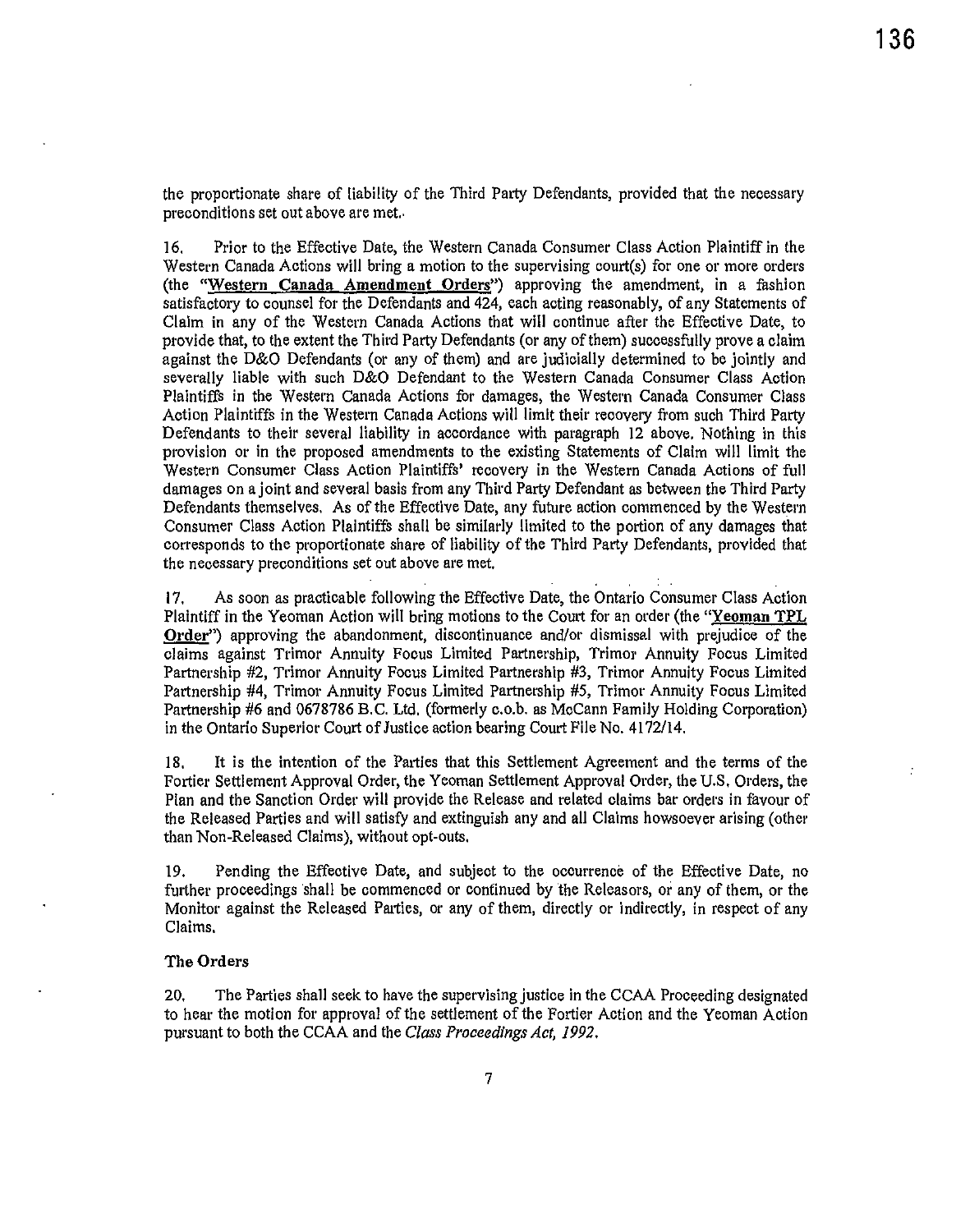#### *Fortier*

21. Contemporaneously with the CRO's motion for entry of a Meeting Order in the CCAA proceedings in respect of the Plan, which is currently scheduled to be heard on September 30, 2015, the Ontario Securities Class Action Plaintiff in the Fortier Action shall bring a motion to the Court, supported by the Defendants in the Fortier Action, for an order approving a notice program regarding the hearing to approve the settlement (the "Fortier Notice Program") as follows:

- a. notice to the Service List in the CCAA Proceeding, in the manner agreed upon to constitute notice for the purpose of the CCAA Proceeding;
- b. reasonable notice to those against whom the Release and related bar provisions are to be effective; and
- c. notice to the prospective class members in accordance with the notice plan approved by the Court in connection with the Fortier Action.

22. Regardless of their obligations under paragraph 21 above, the Parties shall abide by the Fortier Notice Program ordered by the Court and the failure to obtain an order on the terms set out in paragraph 21 above shall not be a basis to terminate the settlement.

23. Contemporaneously with the CRO's motion to the Court for the entry of the Sanction Order, the Securities Class Action Plaintiffs in the Fortier Action shall bring a motion to the Court for the entry of the Fortier Settlement Approval Order.

*Yeoman* 

24. Contemporaneously with the CRO's motion for entry of a Meeting Order in the CCAA proceedings in respect of the Plan, which is currently scheduled to be heard on September 30, 2015, the Ontario Consumer Class Action Plaintiff in the Yeoman Action shall bring a motion to the Court, supported by the Defendants in 'the Yeoman Action, for an order approving a notice program regarding the hearing to approve the settlement (the "Yeoman Notice Program") as follows:

- a. notice. to the Service List in the CCAA Proceeding, in the manner agreed upon to constitute notice for the purpose of the CCAA Proceeding;
- b. reasonable notice to those against whom the Release and related bar provisions are to be effective; and
- c. notice to the prospective class members in accordance with the notice plan approved by the Court in connection with the Yeoman Action.

25. Regardless of their obligations under paragraph 24 above, the Parties shall abide by the Yeoman Notice Program ordered by the Court and the failure to obtain an order on the terms set out in paragraph 24 above shall not be a basis to terminate the settlement.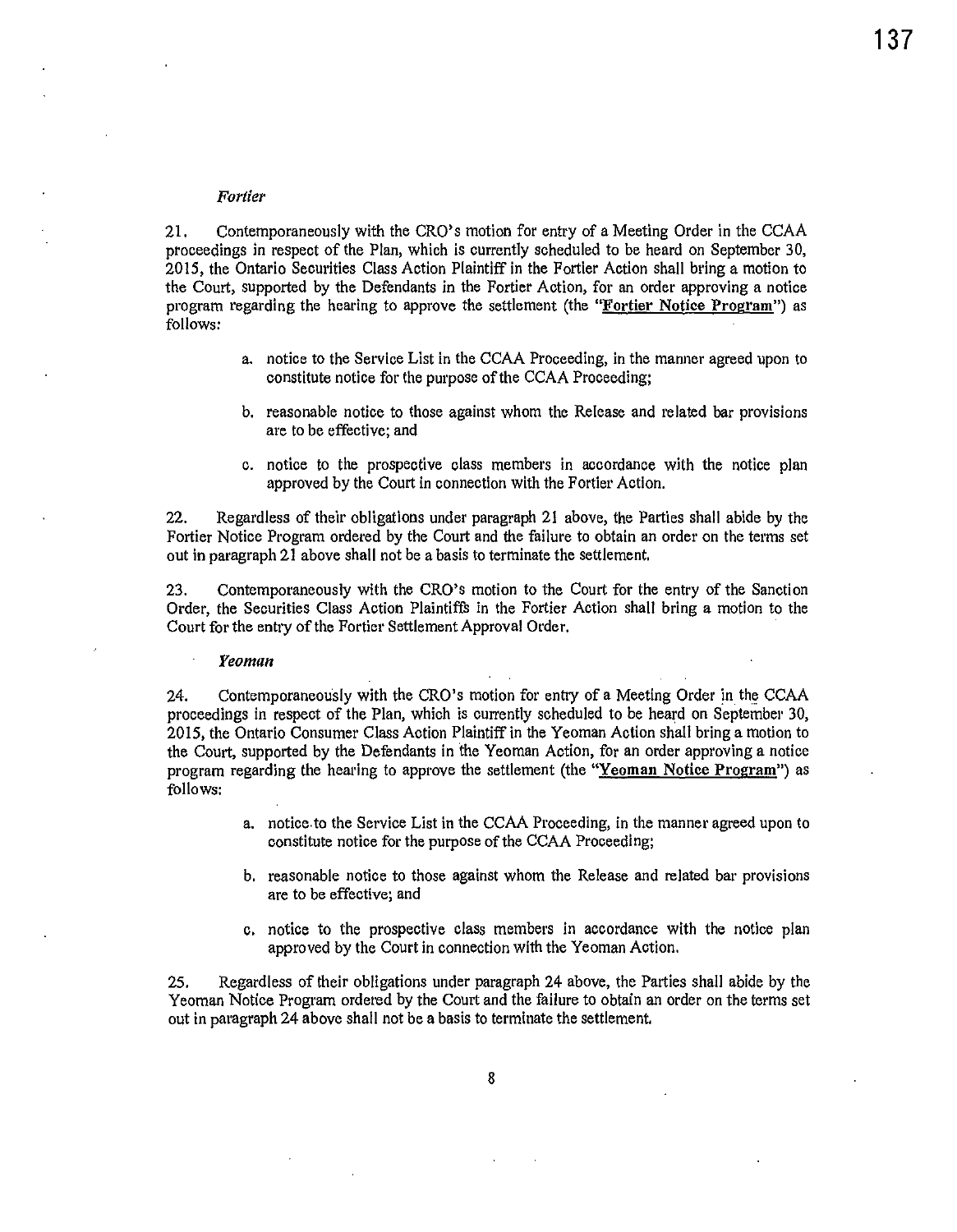26. Contemporaneously with the CRO's motion to the Court for the entry of the Sanction Order, the Plaintiffs in the Yeoman Action shall bring a motion to the Court for the entry of the Yeoman Settlement Approval Order.

### *Western Canada Class Actions*

27. Within two weeks of the CRO's motion for entry of a Meeting Order in the CCAA proceedings in respect of the Plan, which is currently scheduled to be heard on September 30, 2015, the Western Canada Consumer Class Action Plaintiffs in the Western Canada Actions shall bring a motion to the Court, supported by the Defendants in the Western Canada Actions, for an order approving a notice program regarding the hearing to approve the settlement (the "Western Canada Notice Program") as follows:

- a, notice to the Service List in the CCAA Proceeding, in the manner agreed upon to constitute notice for the purpose of the CCAA Proceeding;
- b, reasonable notice to those against whom the Release and related bar provisions are to be effective; and
- c, notice to the prospective class members in accordance with the notice plan approved by the supervising court in connection with the Western Canada Actions.

28; Regardless of their obligations under paragraph 27 above, the Parties shall abide by the Western Canada Notice Program ordered by the Court and the failure to obtain an order on the terms set out in paragraph 27 above shall not be a basis to terminate the settlement.

29. Contemporaneously with the CRO's motion to the Court for the entry of the Sanction Order, the Western Canada Consumer Class Action Plaintiffs in the Western Canada Actions shall bring a motion to the supervising court(s) for the entry of the Western Canada Settlement Approval Order.

30. The costs of the Fortier Notice Program, the Yeoman Notice Program and the Western Canada Notice Program (collectively, the "Notice Programs"), subject to a cap of CDN \$200,000 in the aggregate, will be paid by the D&O Defendants within fifteen (15) days of the costs being incurred irrespective of whether this Settlement Agreement is approved by the Court or the U.S. Court. If the settlement is not approved, these costs will be non-refundable to the D&O Defendants. If the Settlement Agreement is approved as described herein, the amounts paid by the D&O Defendants in relation to the Notice Programs will be a credit to the payment the D&O Defendants are required to make in respect of the Settlement Amount. In the event that any costs of the Notice Programs are required to be credited to the D&O Defendants in respect of the Settlement Amount pursuant to this paragraph 30:

> a. the costs incurred in respect of the F01tier Notice Program shall be a credit to the amounts owing in respect of the Securities Class Actions and CRO Actions, and shall be allocated between the recipients of those amounts in amounts corresponding to the relative proportions set out in paragraphs  $39(a)$ , (b), and (c);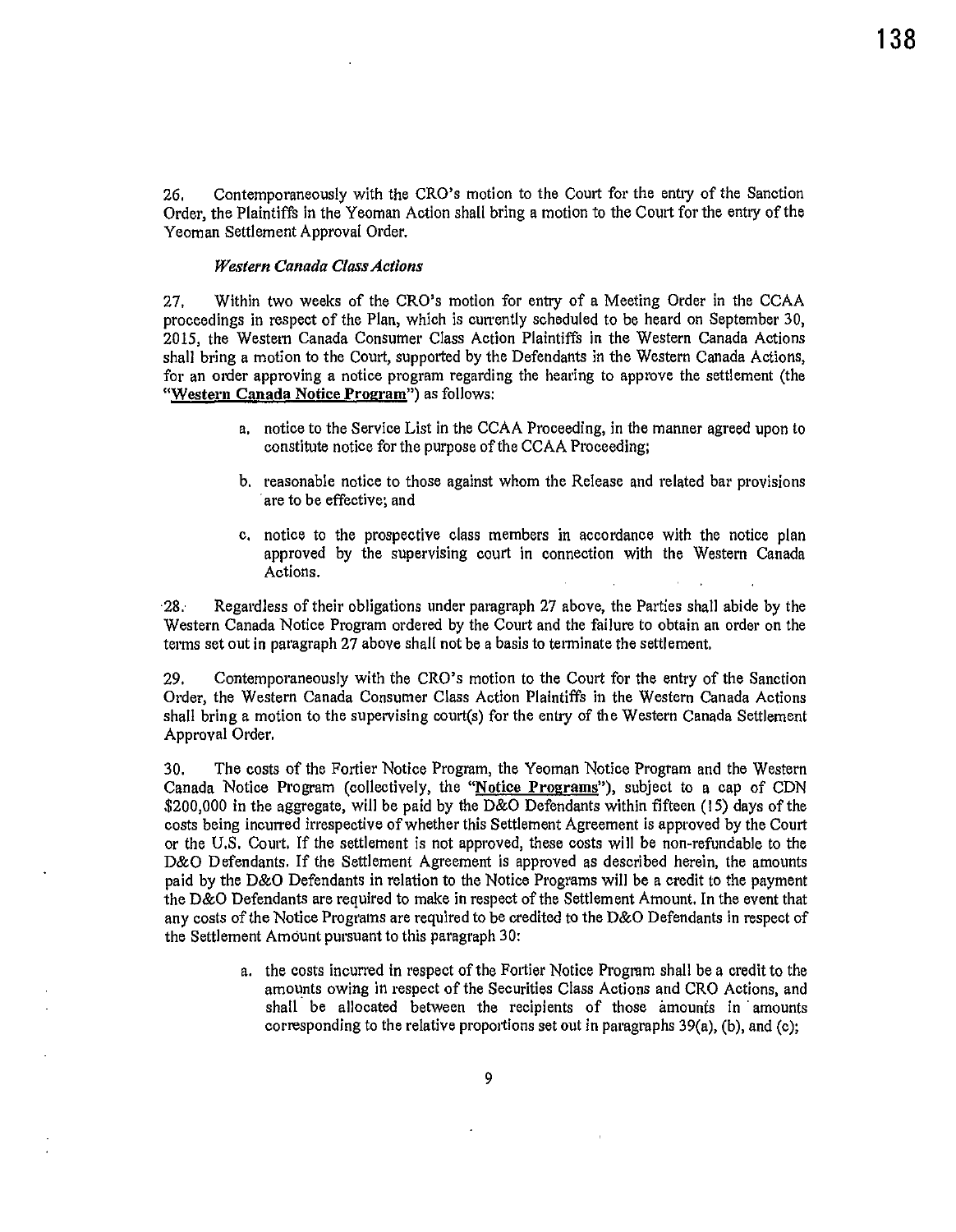- b. the costs incurred in respect of the Yeoman Notice Program shall be a credit to the amount owing in respect of the Yeoman Action; and
- c. the costs incurred in respect of the Western Canada Notice Program shall be a credit to the amount owing in respect of the Western Canada Actions.

3 !. The Parties shall use all commercially reasonable efforts to: (i) obtain and/or satisfy any court approval order, waiver, certificate, document, or agreement; (ii) provide necessary notice to affected individuals; and (iii) fulfill any other condition reasonably necessary for the implementation of the Release and the Plan.

#### US Orders

32. As soon as practicable in conjunction with the CRO's motion for entry of the Sanction Order, and in any event as soon as practicable following the entry of the Sanction Order, the Monitor shall seek the Recognition Order from the U.S. Court. Ken Coleman of Allen & Overy LLP shall be retained as U.S. counsel to the Monitor ("U.S. Counsel"), as foreign representative, for purposes of making the application for the Recognition Order.

33. As soon as practicable following the issuance of the Recognition Order (or the Sanction Order in the event that the Recognition Order is not granted due to a lack of jurisdictional basis), the lead plaintiffs in the Globis Action shall, by stipulation supported by the Defendants, seek the entry of the New York Order by the United States District Court for the Southern District of New York.

34. Fifty percent (50%) of the costs of U.S. Counsel (excluding any other costs or fees of the Monitor) to obtain the Recognition Order shall be paid by the D&O Defendants and fifty percent (50%) of such costs shall be paid by the CRO to be reimbursed from the Settlement Amount, subject to a total cap of CDN \$250,000 (i.e. CDN\$125,000 from the D&O Defendants and CDN\$125,000 from the CRO). Any costs in excess of CON \$250,000 shall be borne solely by the D&O Defendants.

35. Any costs of the proceedings in the U.S. to obtain the Recognition Order that are paid from the Settlement Amount pursuant to paragraph 34 shall be allocated between the recipients of the Settlement Amount in amounts corresponding to the relative proportions set out in paragraph 39.

# Conditions Precedent to Implementation of the Settlement

36. The settlement will become effective on the Effective Date when the following conditions precedent have been satisfied or waived by all of the D&O Defendants who are parties to this Settlement Agreement:

> a. issuance of the Fortier Settlement Approval Order, the Yeoman Settlement Approval Order, the Western Canada Settlement Approval Order, the Sanction Order and the U.S. Orders, provided however that the settlement and the Effective Date shall not be conditional upon the issuance of the Recognition Order in the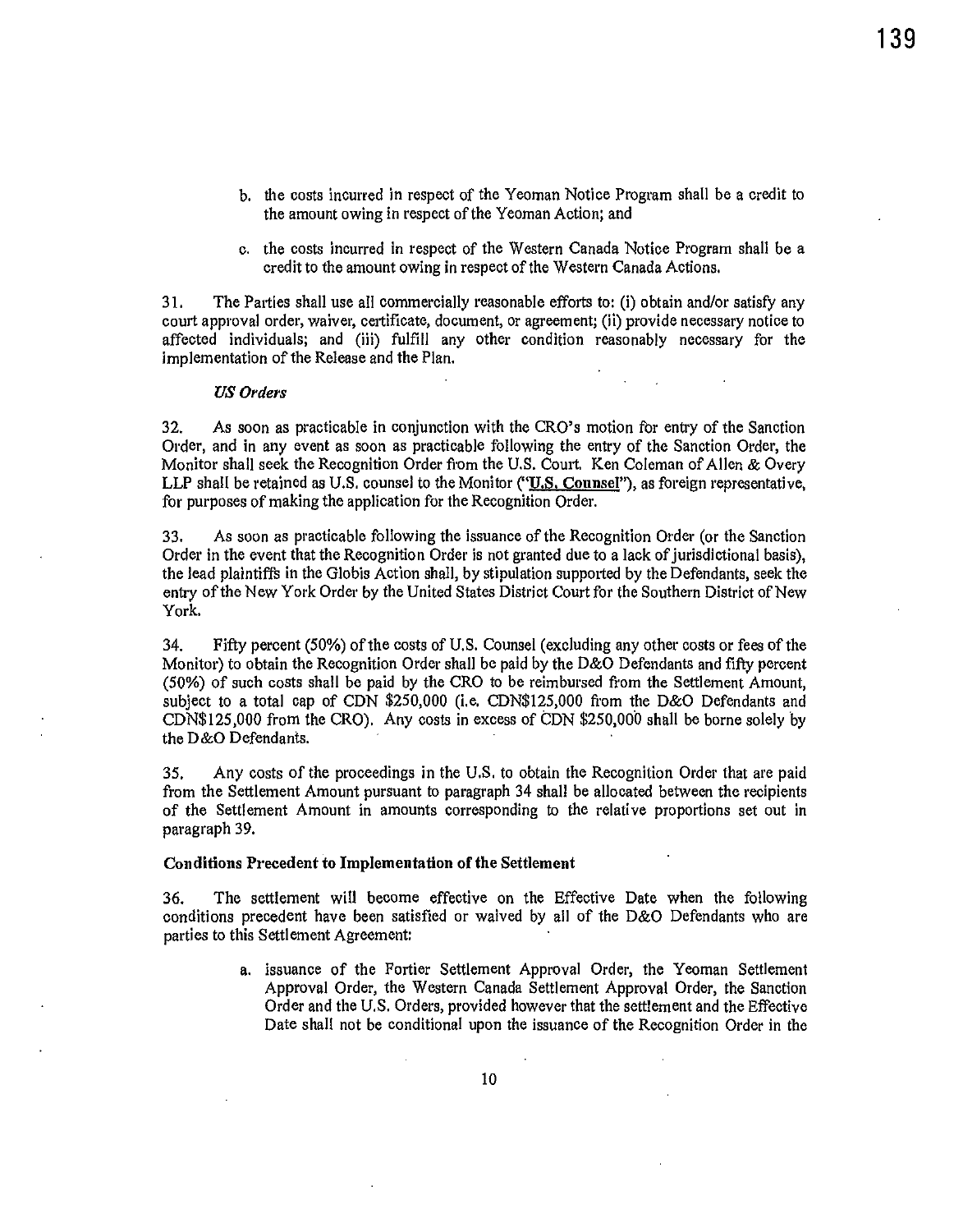event that the U.S. Court refuses to issue the Recognition Order due to a lack of jurisdiction;

- b. issuance of the Québec Order;
- c. issuance of the Alberta Order;
- d. issuance by the Court of an order dismissing the Ontario Superior Court of Justice (Commercial List) action styled *The Cash Store Financial Services, Inc. v.*  Gordon Reykdal et al., and bearing Court File No. CV-14-10772-00CL (the "CRO Action") with prejudice and without costs, to be submitted to the Court in form and substance acceptable to counsel to the Defendants (the "CRO Dismissal <u>Order'');</u> form and<br>Order");<br>.
- e. issuance of the Yeoman Amendment Orders, the Yeoman TPL Order and the Western Canada Amendment Order;
- f. the Fortier Settlement Approval Order, the Yeoman Settlement Approval Order, the Western Canada Settlement Approval Order and the Sanction Order shall have become final orders not subject to further appeal or challenge;
- g. amendment by Cash Store of any Statements of Claim in existing actions as set out in paragraph 13 hereto;
- h. abandonment, discontinuance and/or with prejudice dismissal of the Monitor's motion dated September 18, 2014 in the CCAA proceedings in respect of alleged transfers at undervalue;
- i. abandonment, discontinuance and/or with prejudice dismissal of the claims against Trimor Annuity Focus ,Limited Partnership, Trimor Amuity Focus Limited Partnership #2, Trimor Annuity Focus Limited Partnership #3, Trimor Annuity Focus Limited Partnership #4, Trimor Annuity Focus Limited Partnership #6 and 0678786 B.C. Ltd, (formerly c.o.b. as McCann Family Holding Cotporation) in the Ontario Superior Court of Justice (Commercial List) action styled *The Cash Store Financial Services, Inc.* v. *Trimor Annuity Focus Limited Partnership et al.* and bearing Court File No, CV-14-10770-00CL;
- j. each D&O Defendant who is a party to this Settlement Agreement shall have provided a sworn affidavit indicating that such Defendant is not a holder of any of the 11.5% Senior Secured Notes Due 2017 issued by the Cash Store pursuant to the Indenture dated as of January 31, 2012 (the "Second Lien Notes") and that no "related person" of that Defendant (as such tennis defined in the *Income Tax Act)*  is a holder of the Notes;
- k. the D&O Defendants shall have paid the Settlement Amount in accordance with the terms hereof and the Plan; and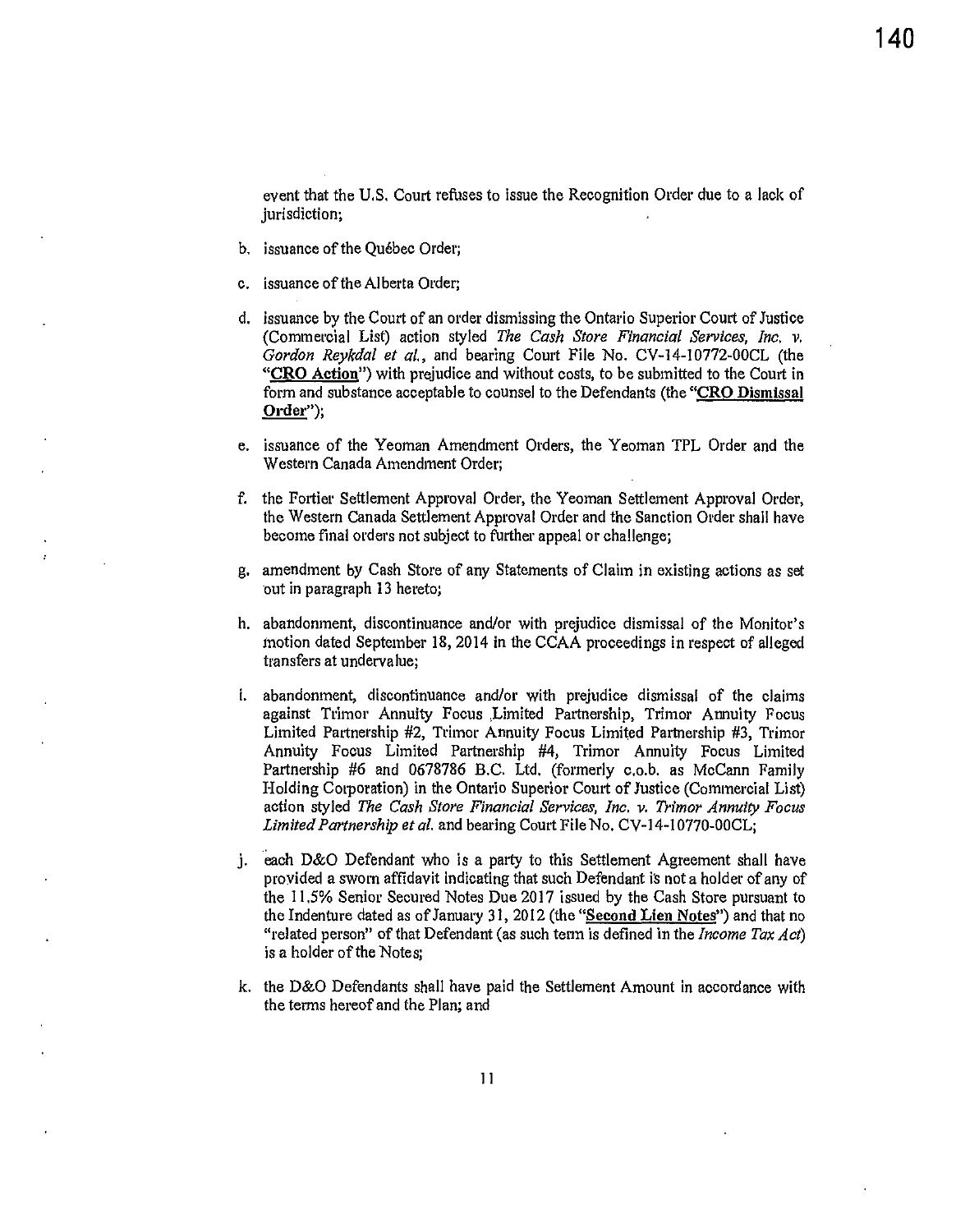l. the conditions precedent to implementation of the Plan shall have been satisfied or waived in accordance with the terms of the Plan.

37. Subject to the parties executing a written extension addendum, if the conditions in paragraph 36 are not satisfied by June 30, 2016:

- a. this Settlement Agreement shall terminate:
- b. any issued Orders listed in paragraph 36 shall be null and void;
- c. the Settlement Amount shall be returned by the Monitor to the D&O Defendants no later than five (5) Business Days after June 30, 2016 in accordance with wire transfer instructions to be provided to the Monitor no later than three (3) Business Days after June 30, 2016; and
- d. all discussions, actions, undertakings and agreements by and between the Parties in respect of the negotiation, execution and attempted implementation of this Settlement Agreement shall be without prejudice to the positions of the Parties in the Actions and/or any subsequent proceedings between the Parties.

#### Implementation of the Settlement

38. The Settlement Amount shall be paid by the D&O Defendants into the "Monitor's Distribution Account" in accordance with the provisions of the Plan.

39. Subject to court approval and the terms of the Plan, the Settlement Amount shall be allocated as follows:

- a. CDN \$4,875,000 to shareholder class members in respect of the shareholder claims in the Securities Class Actions;
- b. CDN \$8,904,167 to noteholder class members in respect of the noteholder claims in the Securities Class Actions;
- c. CDN \$2,750,000 to the estate of Cash Store in respect of the CRO Action, to be distributed to the secured creditors of Cash Store in accordance with their priorities as set out under the terms of the Plan;
- d. CDN \$1,437,500 to members of the class in the Yeoman Action in respect of the claims in the Yeoman Action; and
- e. CDN \$1,066,666 to members of the class in the Western Canada Actions in respect of the claims in the Western Canada Actions.

40. The CDN \$4,875,000 portion of the Settlement Amount allocated to the shareholder class members in respect of the shareholder claims in the Securities Class Actions and the CDN \$8,904, 167 portion of the Settlement Amount allocated to noteholder class members in respect of the noteholder claims in the Securities Class Actions (together, the "Securities Class Action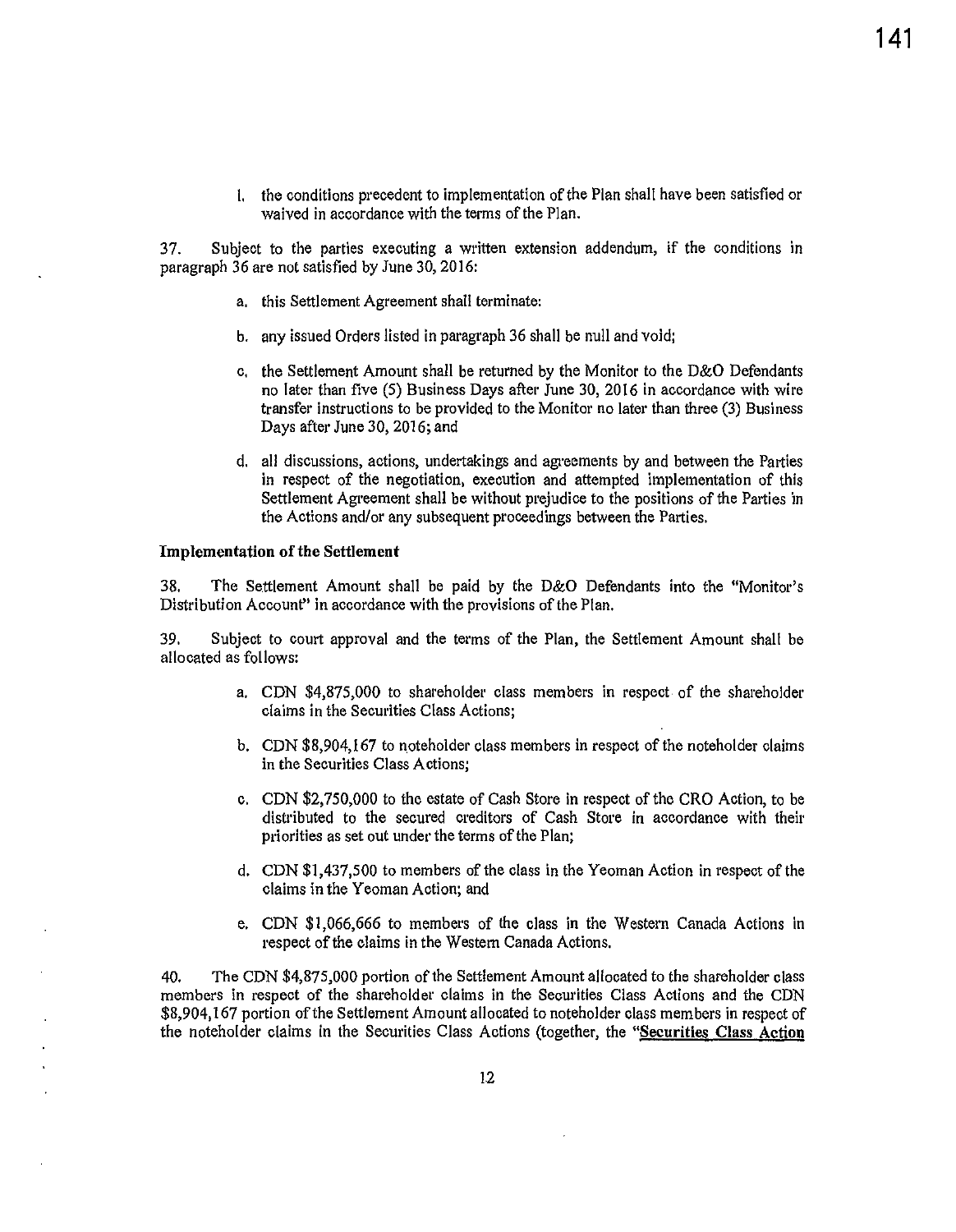Settlement Amount") shall be distributed pursuant to a plan of allocation to be developed by Siskinds LLP, Kirby McInerney LLP, and Hoffner PLLC ("Securities Class Action Counsel") and approved by the court. No portion of the Securities Class Action Settlement Amount shall revert back to the Defendants, regardless of the quantity of claims filed or amount of funds remaining after all eligible claimants have been paid pursuant to the plan of allocation in respect of the Securities Class Action Settlement Amount.

41. The CDN \$1,437,500 portion of the Settlement Amount allocated to the consumer loan class members of the class in the Yeoman Action in respect of the claims in the Yeoman Action (the "Ontario Consumer Class Action Settlement Amount") shall be distributed pursuant to a plan of allocation to be developed by Harrison Pensa LLP ("Ontario Consumer Class Action Counsel") and approved by the court. No portion of the Ontario Consumer Class Action Settlement Amount shall revert back to the Defendants, regardless of the quantity of claims filed or amount of funds remaining after ail eligible claimants have been paid pursuant to the plan of allocation in respect of the Ontario Consumer Class Action Settlement Amount.

42. The CDN \$1,066,666 po1tion of the Settlement Amount allocated to the consumer loan class members of the class in the Western.Class Actions in respect of the claims in the Western Class Actions (the "Western Canada Consumer Class Action Settlement Amount") shall be distributed pursuant to a plan of allocation to be developed by Bennett Mounteer LLP ("Western Canada Consumer Class Action Counsel") and approved by the court, No portion of the Western Consumer Class Action Settlement Amount shall revert back to the Defendants, regardless of the quantity of claims filed or amount of funds remaining after all eligible claimants have been paid pursuant to the plan of allocation in respect of the Western Canada Consumer Class Action Settlement Amount.

43. The Securities Class Action Plaintiffs and their undersigned counsel hereby acknowledge and agree that it is a term of this settlement that:

- a. No class action counsel fees shall apply in respect of the cancellation of the 424 Debt;
- b. No class action counsel fees shall apply to the CDN \$2,750,000 of the Settlement Amount allocated to the D&O Estate Claim under paragraph 39;
- c. Securities Class Action Counsel will seek approval of its fees and expenses by the Court on the following basis:
	- · i. fees not to exceed more than 30% of the first CDN \$9,450,000 of the Securities Class Action Settlement Amount; and
	- ii. fees not to exceed more than 15% of the remainder of the Securities Class Action Settlement Amount,

plus reimbursement for expenses and disbursements.

44. Subject to paragraph 43, Securities Class Action Counsel will seek comt approval of the fees and disbursements, plus applicable taxes, of Securities Class Action Counsel (including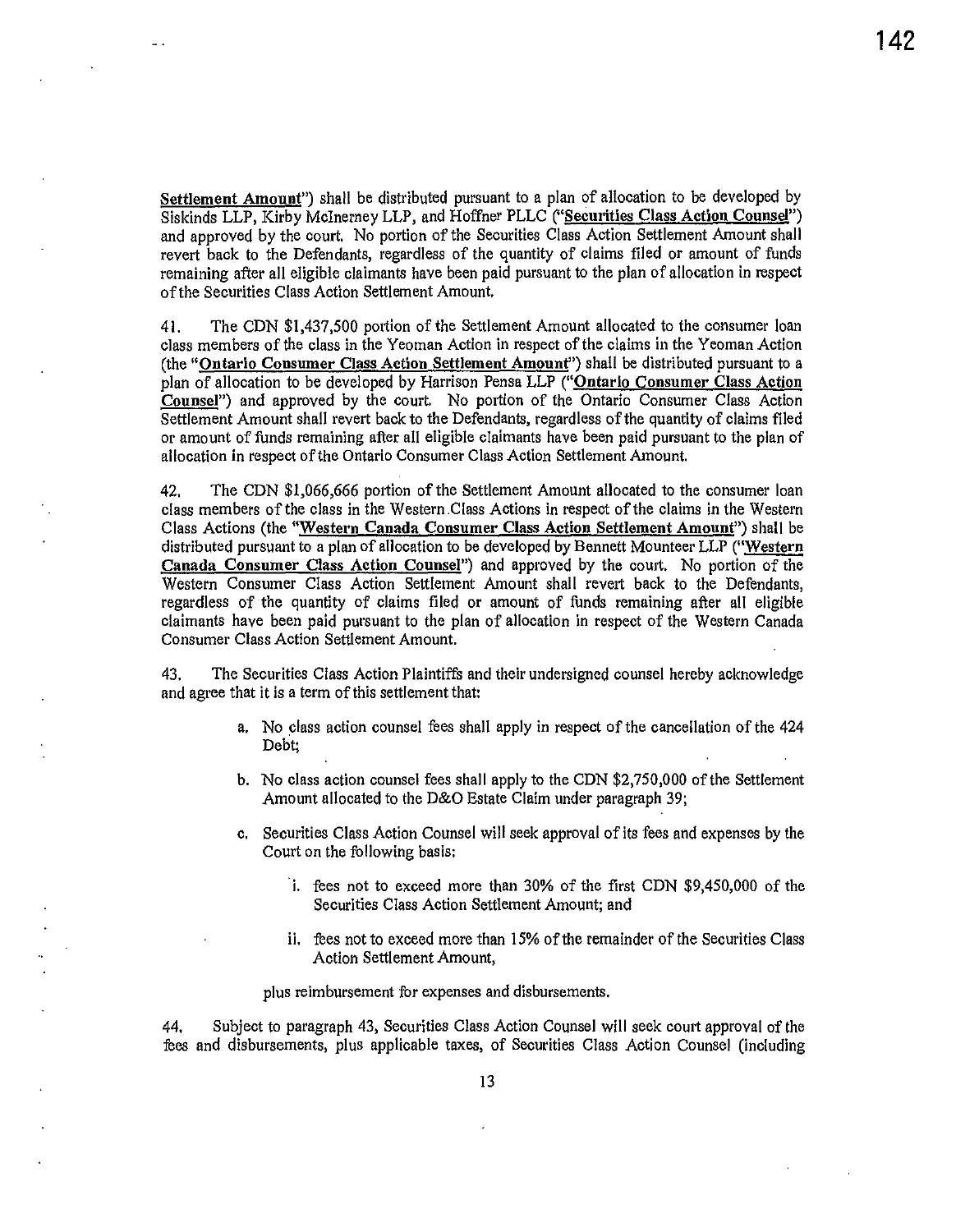counsel to the plaintiffs in the Hughes Action and Dessis Action), Goodmans LLP (in the amount of CDN \$276,573.32) The Analysis Group (in the amount of US \$112,896.98) and Paul Hastings LLP (in the amount of US \$22,825.00), as well as applicable costs of notice and administration of the settlement, plus applicable taxes, calculated in accordance with the terms hereof, to be paid as a first charge from the Securities Class Action Settlement Amount. The request for payment of such fees and disbursements does not form part of the Settlement Agreement and the Court shall be asked to consider the request for approval of those fees and disbursements separately, but contemporaneously, from its consideration of the fairness, reasonableness, and adequacy of the Settlement Agreement and Settlement Amount as a whole. The Defendants acknowledge that they are not parties to the motion concerning the approval of such fees and disbursements and that they will take no position or make any submissions to the court concerning such fee and disbursement requests.

45. Ontario Consumer Class Action Counsel will seek court approval of the fees and disbursements plus applicable taxes of Ontario Consumer Class Action Counsel, as well as applicable costs of notice and administration of the settlement plus applicable taxes, calculated in accordance with the terms hereof, to be paid as a first charge from the Ontario Consumer Class Action Settlement Amount. The request for payment of such fees and disbursements does not form part of the Settlement Agreement and the Coutt shall be asked to consider the request for approval of those fees and disbursements separately, but contemporaneously, from its consideration of the fairness, reasonableness, and adequacy of the Settlement Agreement and Settlement Amount as a whole. The Defendants acknowledge that they are not patties to the motion concerning the approval of such fees and disbursements and that they will take no position or make any submissions to the court concerning such fee and disbursement requests.

46. Western Consumer Class Action Counsel will seek court approval of the fees and disbursements plus applicable taxes of Western Consumer Class Action Counsel, as well as applicable costs of notice and administration of the settlement plus applicable taxes, calculated in accordance with the terms hereof, to be paid as a first charge from the Western Consumer Class Action Settlement Amount, The request for payment of such fees and disbursements does not form part of the Settlement Agreement and the court shall be asked to consider the request for approval of those fees and disbursements separately, but contemporaneously, from its consideration of the fairness, reasonableness, and adequacy of the Settlement Agreement and Settlement Amount as a whole. The Defendants acknowledge that they are not patties to the motion concerning the approval of such fees and disbursements and that they will take no position or make any submissions to the comt concerning such fee and disbursement requests.

47. The D&O Defendants shall not directly or indirectly interfere with the progress of the CCAA Proceeding and, upon satisfaction of the conditions precedent to this settlement, shall release any claim of any kind whatsoever against Cash Store and its affiliates and subsidiaries, except for the claims identified in **Schedule C** hereto.

48. Subject to the claims listed in Schedule C hereto, the D&O Defendants shall, upon satisfaction of the conditions precedent to this settlement, forego any distribution *of* any kind, directly or indirectly, under the Plan, this settlement, or from Cash Store and its affiliates and subsidiaries, including on account of any shares or debt that may be held directly or indirectly by any D&O Defendant. Notwithstanding the foregoing, the D&O Defendants listed on Schedule C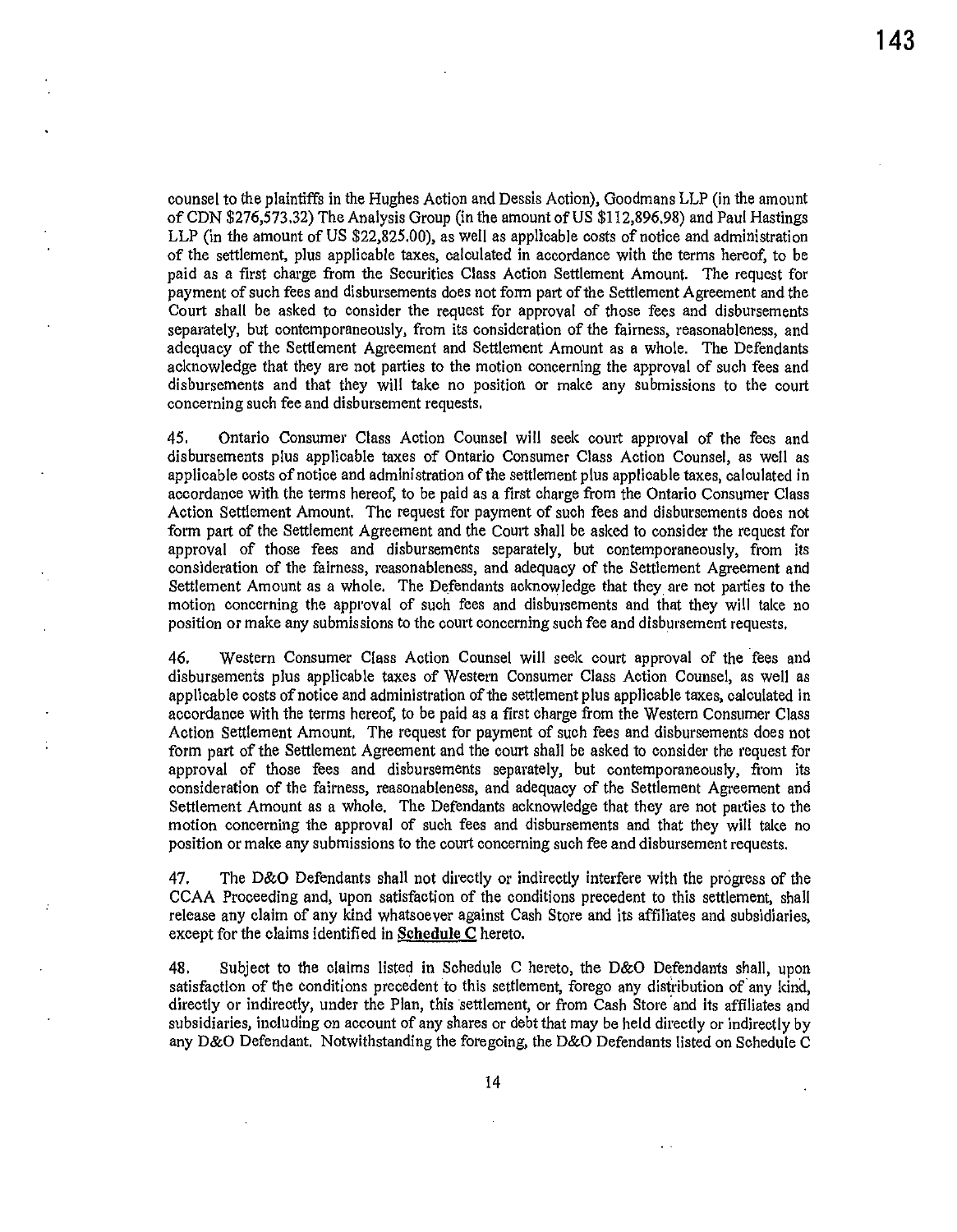hereto hereby acknowledge and agree that any claims they may have in respect of the matters listed on Schedule C hereto shall be subordinated to the distributions to be made under the Plan in respect of the DIP Credit Facility, the Senior Secured Credit Agreement and the Secured Note Indenture for the Secured Notes, as such terms are defined in the Plan.

- 49. The Claimants shall, following the Effective Date:
	- a. not publicize or comment in any way, whether privately or in public, regarding any allegations against or conduct of the D&O Defendants, or any of them, related to any Claims, and shall not express any negative views as to the actions of the D&O Defendants, or any of them, related to the Claims, except as required by law or with respect to the fact that Claims were made against the D&O Defendants;
	- b. not disparage the D&O Defendants, or any of them, in any way;
	- c. obtain the consent of the D&O Defendants, acting reasonably, with respect to any press release regarding the settlement herein; and
	- d. release any remaining non-competition covenants or fiduciary duties owed by the D&O Defendants by contract or at common law.

50. Except as set out in paragraphs 12, 13 and 14 above, nothing in this Agreement or in paragraph 49 above specifically, shall prevent: (i) Cash Store and the CRO or any Litigation Trustee appointed under the Plan and Sanction Order from continuing to make the allegations set out in the pleadings in the actions bearing Court File Nos. CV-14-10771-00CL, CV-14-10773- 00CL, CV-14-10774-00CL, CV-15-531577 and CV-14·10770-00CL (as amended by the Cash Store Amendments), and such other allegations as may be properly pursued within those proceedings, or solely for purposes of those proceedings, so as to prosecute those proceedings to their conclusion, or (ii) the Ontario Consumer Class Action Plaintiff from continuing to make the allegations set out in the pleadings in the action bearing Court File No. 4172/4 (as amended by the Yeoman Amendment Orders and the Yeoman TPL Order), and such other allegations as may be properly pursued within that proceeding, or solely for purposes of that proceeding, so as to prosecute that proceeding to its conclusion.

51. The Parties will support the implementation of the terms of this Settlement Agreement in all actions and before all applicable courts and when communicating at any time and in any manner with all or part of the proposed classes. 424 will vote in favour of the Plan, which will cancel the 424 Debt for no consideration, other than the consideration provided for hereunder, at any creditors' meeting convened in respect of the First Lien Notes and the Plan.

#### General

52. In the event the Settlement Agreement is terminated, the Parties will be restored to thefr respective positions as at March 31, 2014.

53. The provisions of this Settlement Agreement are intended for the benefit all of the D&O Defendants, as and to the extent applicable in accordance with their terms, and shall be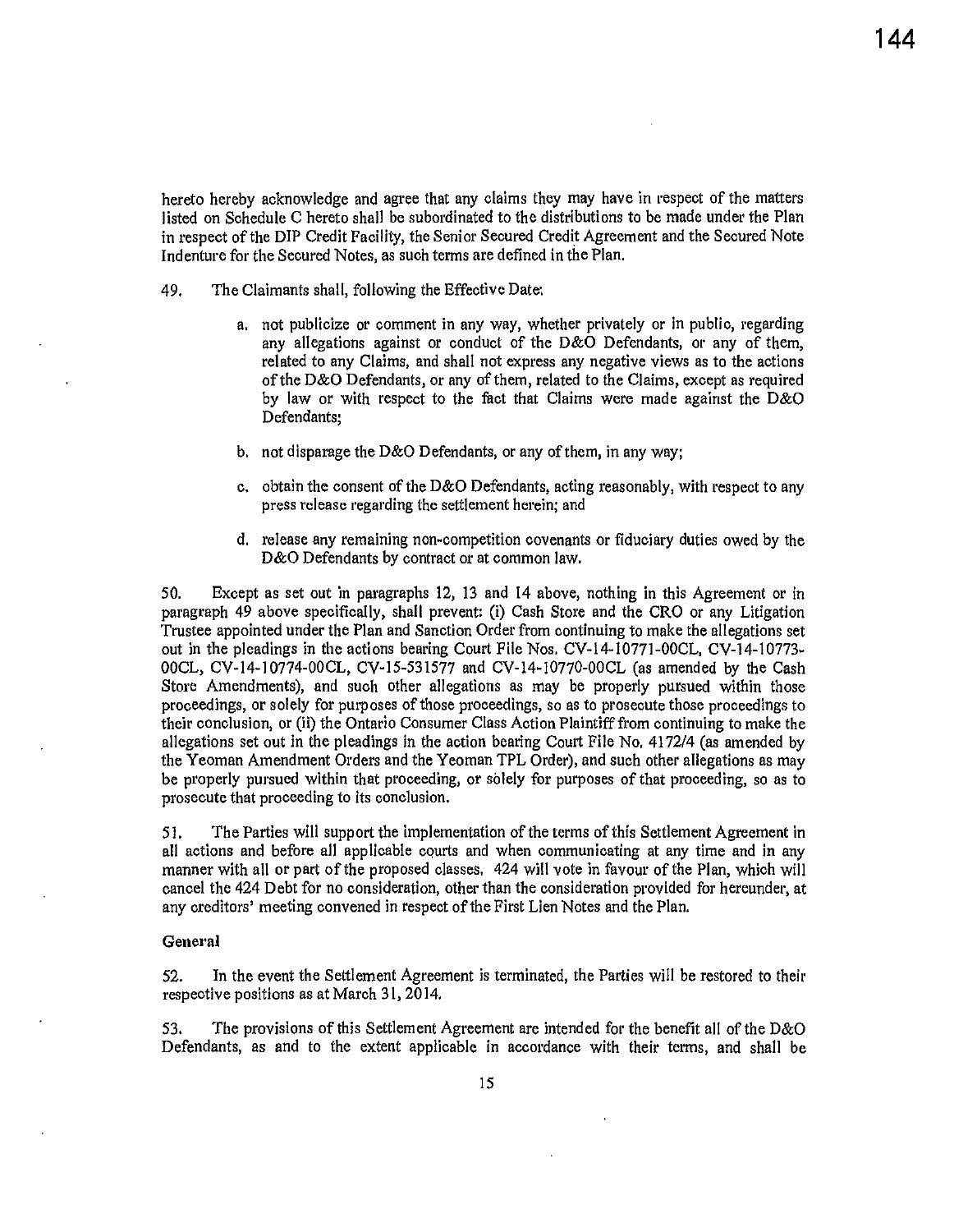enforceable by each of such Persons and his or her heirs, executors, administrators and other, legal representatives (collectively, the **"Third** Partv Beneficiaries").

54. The Parties agree that time is of the essence in implementing this Settlement Agreement. In this regard, the Parties will use their commercially reasonable best efforts to implement and give effect to this Settlement Agreement in a timely and effective manner.

55. No amendment of this Settlement Agreement shall be binding unless executed in writing by the Parties to be bound thereby. No waiver of any provision of this Settlement Agreement shall be deemed or shall constitute a waiver of any other provision nor shall any such waiver constitute a continuing waiver unless otherwise expressed to provide it.

56. This Settlement Agreement shall be governed by and construed in accordance with the laws of the Province of Ontario and the laws of Canada applicable therein. The parties hereby attorn to the jurisdiction of the Superior Court of Justice in the Province of Ontario, in the CCAA Proceeding, in respect of any dispute arising from this Settlement Agreement.

57. This Settlement Agreement may be signed in any number of counterparts, all of which together shall constitute one and the same instrument. This Settlement Agreement may be executed and delivered by fax transmission or by transmission in PDF or similar electronic document format.

#### SIGNATURE LINES ON NEXT PAGE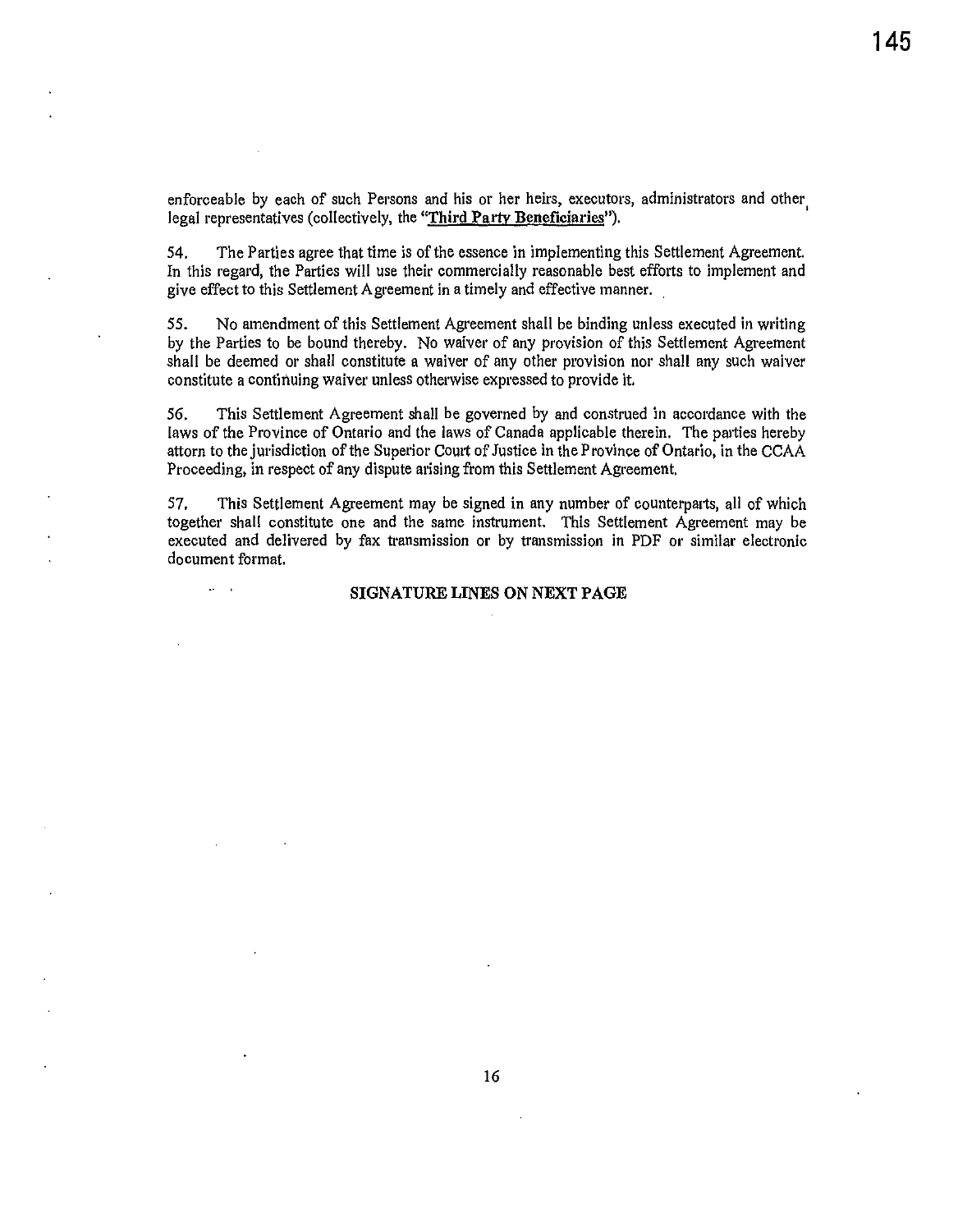Signature page to Settlement Agreement Date: September 23, 2015 **SISKINDS I** Lawyers for the Canadian Securities Class Action Plaintiffs Date: September 23,2015 KIRBY McMERNEY LLP **HOFFNER PLLC** Lawyers for the U.S. Securities Class Action Lead Plaintiffs Date: BENNETT MOUNTEER LLP Lawyers for Western Canada Consumer Class Action Plaintiffs Date: HARRISON PENSA LLP Lawyers for the Ontario Consumer Class Action Plaintiffs Date: **OSLER, HOSKIN & HARCOURT LLP** Lawyers for the CRO Date: PAUL, WEISS, RIFKIND, WHARTON & GARRISON LLP U.S. Lawyers for The Cash Store Financial Services Inc. Date: **TORYS LLP** Lawyers for the Defendants, J. Albert Mondor, Ron Chicoyne, Michael M. Shaw, Robert Gibson and William Dunn

146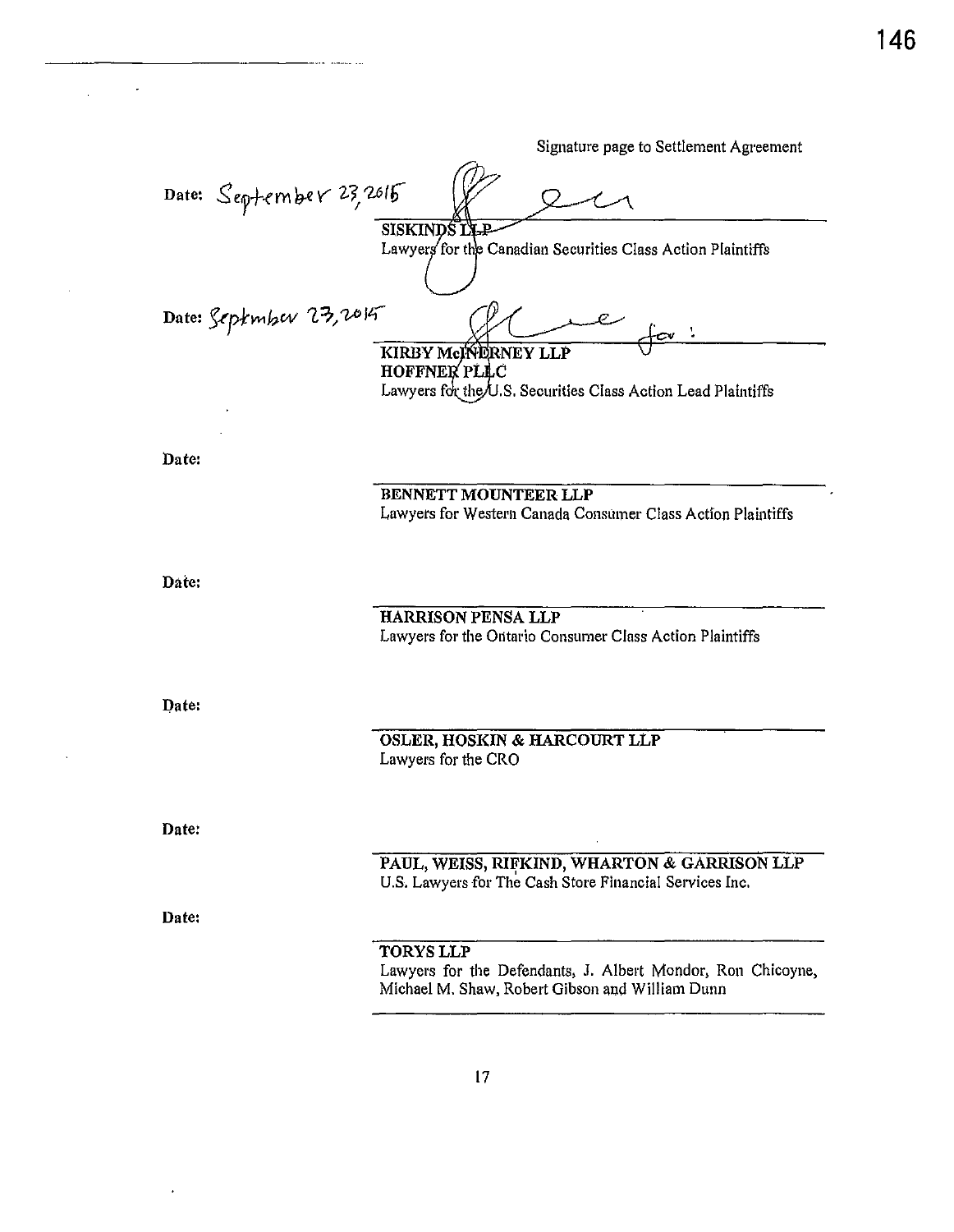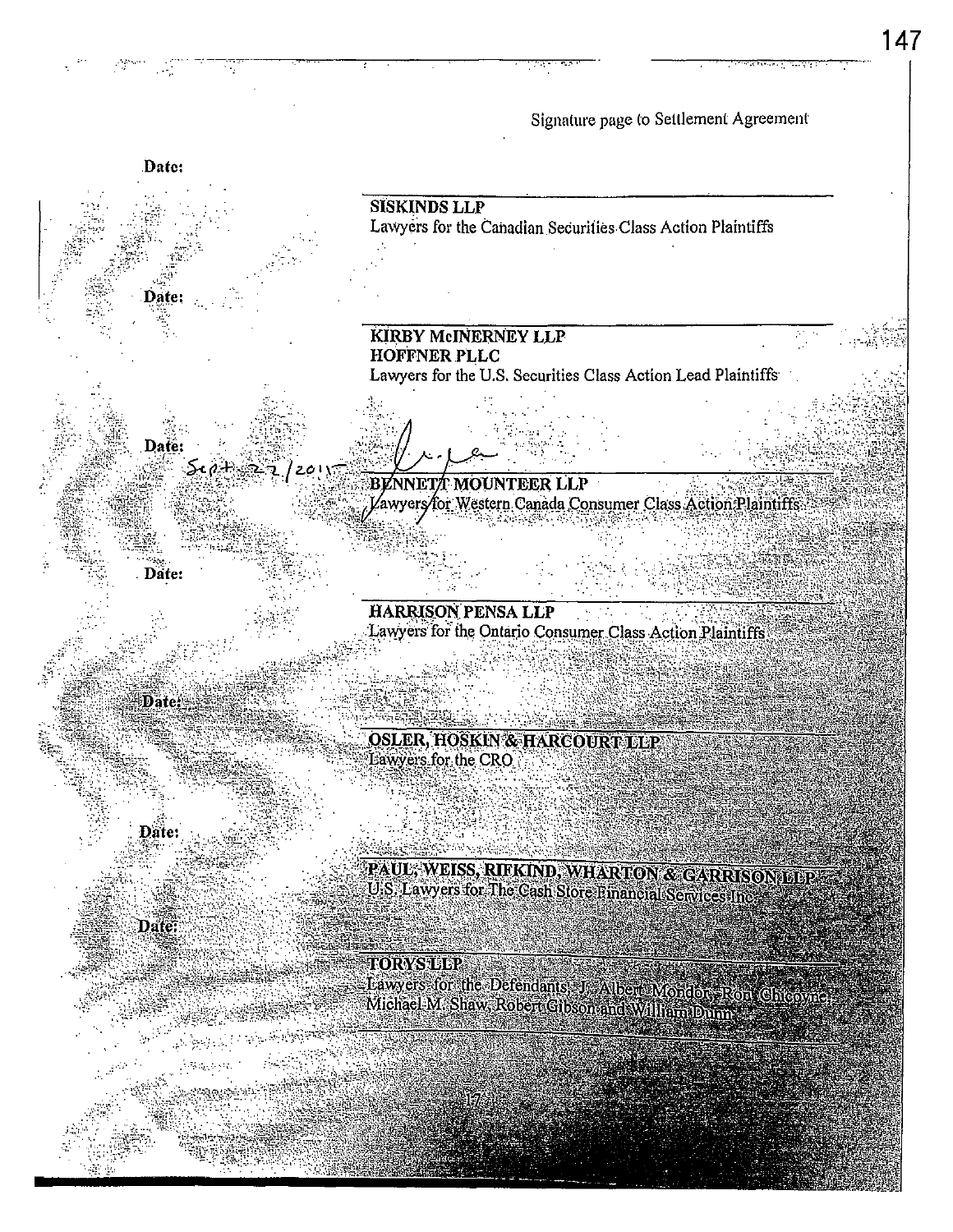Date: **SISKINDS LLP** Lawyers for the Canadian Securities Class Action Plaintiffs Date: KIRBY MCINERNEY LLP HOFFNER PLLC Lawyers for the U.S. Securities Class Action Lead Plaintiffs Date: BENNETT MOUNTEER LLP Lawyers for Western Canada Consumer Class Action Plaintiffs Date:  $\int_{e^{\rho}}\! L \cdot 22 / 25 / 5$ HARRISON PENSA LLP Lawyers/for the Ontario Consumer Class Action Plaintiffs Date: OSLER, HOSKIN & HARCOURT LLP Lawyers for the CRO Date: PAUL, WEISS, RIFKIND, WHARTON & GARRISON LLP U.S. Lawyers for The Cash Store Financial Services Inc. Date:  $\ddot{\phantom{a}}$ **TORYS LLP** Lawyers for the Defendants, J. Albert Mondor, Ron Chicoyne, Michael M. Shaw, Robert Gibson and William Dunn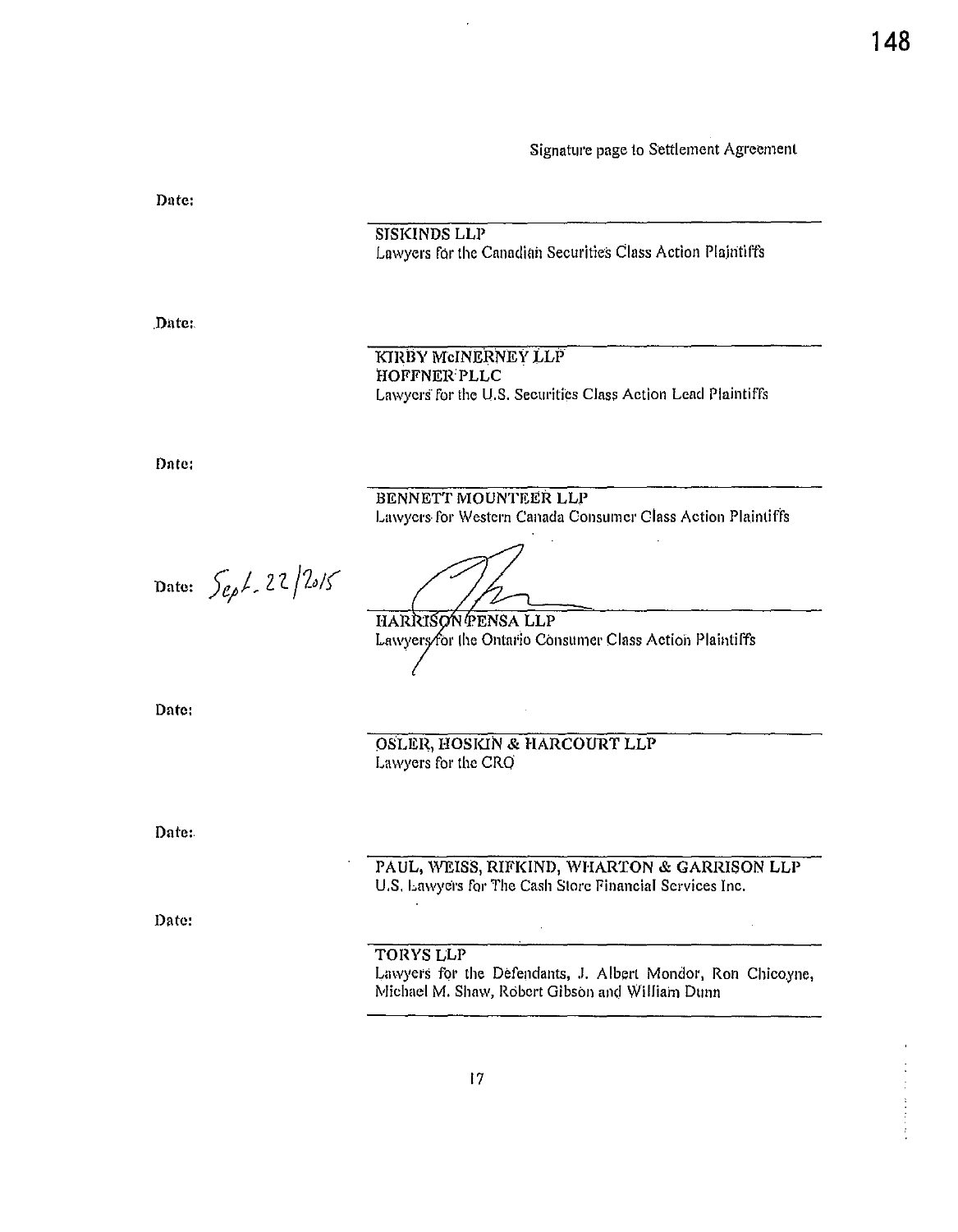4

Date:

Date:

SISKINDS LLP Lawyers for the Canadian Securities Class Action Plaintiffs

KIRBY MCINERNEY LLP HOFFNER PLLC Lawyers for the U.S. Securities Class Action Lead Plaintiffs BENNETT MOUNTEER LLP Lawyers for Western Canada Consumer Class Action Plaintiffs

Date:

Date:

HARRISON PENSA LLP Lawyers for the Ontario Consumer Class Action Plaintiffs

Date: Sept 23, 2015

OSLEIX, HOSIGIN & HARCOURT LLP Lawyers for the CRO

Date:

PAUL, WEISS, RIFKIND, WHARTON & GARRISON LLP U.S. Lawyers for The Cash Store Financial Services Inc.

Date:

# . TORYSLLP

Lawyers fbr the Defendants, J. Albert Mondor, Ron Chicoyne, Michael M. Shaw, Robert Gibson and William Dunn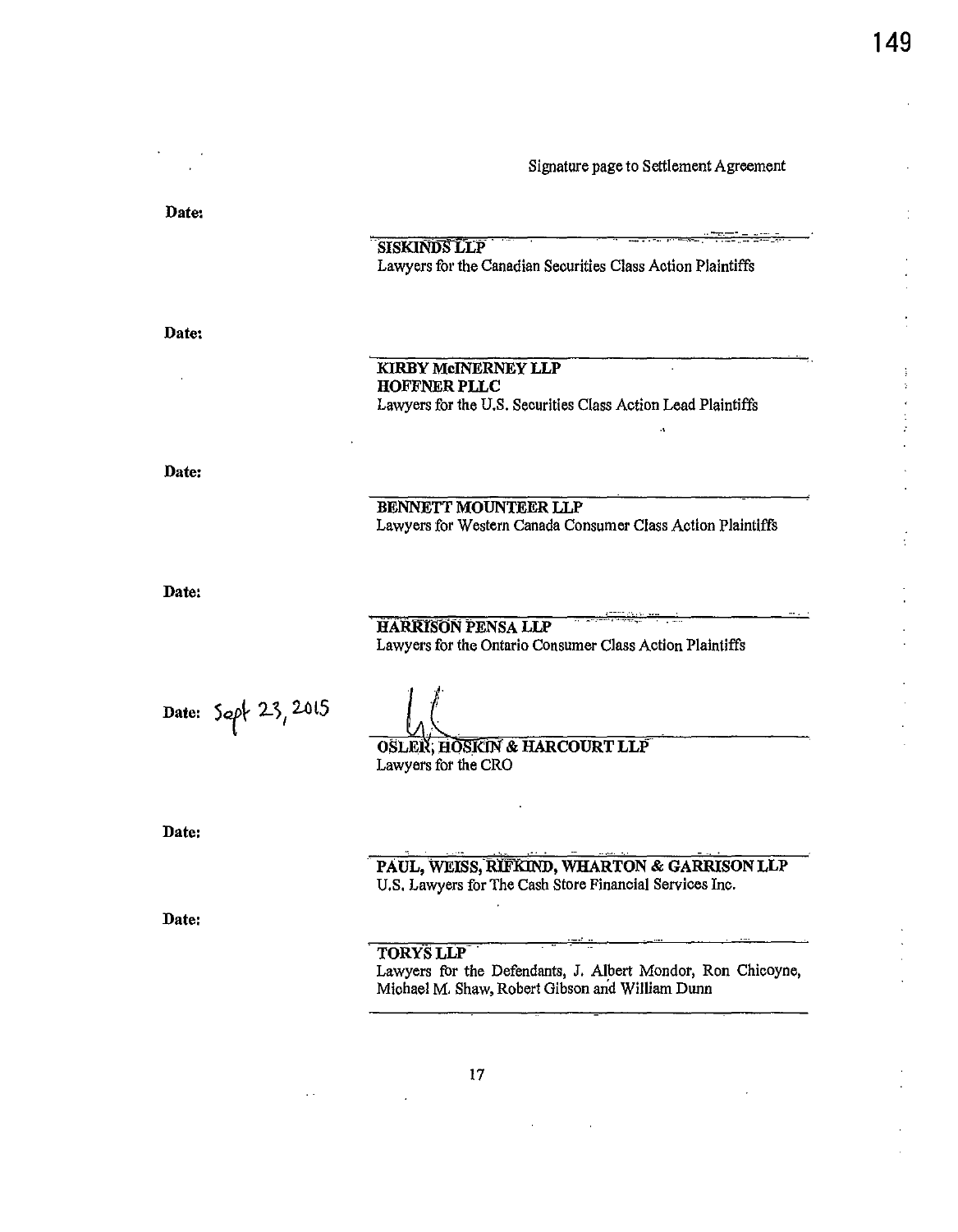| Date: |                                                                                    |
|-------|------------------------------------------------------------------------------------|
|       | <b>SISKINDS LLP</b><br>Lawyers for the Canadian Securities Class Action Plaintiffs |
| Date: |                                                                                    |
|       |                                                                                    |
|       | <b>KIRBY McINERNEY LLP</b><br><b>HOFFNER PLLC</b>                                  |
|       | Lawyers for the U.S. Securities Class Action Lead Plaintiffs                       |
|       |                                                                                    |
| Date: |                                                                                    |
|       | <b>BENNETT MOUNTEER LLP</b>                                                        |
|       | Lawyers for Western Canada Consumer Class Action Plaintiffs                        |
|       |                                                                                    |
| Date: |                                                                                    |
|       | <b>HARRISON PENSA LLP</b>                                                          |
|       | Lawyers for the Ontario Consumer Class Action Plaintiffs                           |
|       |                                                                                    |
| Date: |                                                                                    |
|       | OSLER, HOSKIN & HARCOURT LLP<br>Lawyers for the CRO                                |
|       |                                                                                    |

 $Date: 9/23/2015$ 

 $\overline{7}$ 

PAUL, WEISS, RIFKIND, WHARTON & GARRISON LLP U.S. Lawyers for The Cash Store Financial Services Inc.

Date:

TORYSLLP

Lawyers for the Defendants, J. Albert Mondor, Ron Chicoyne, Michael M. Shaw, Robert Gibson and William Dunn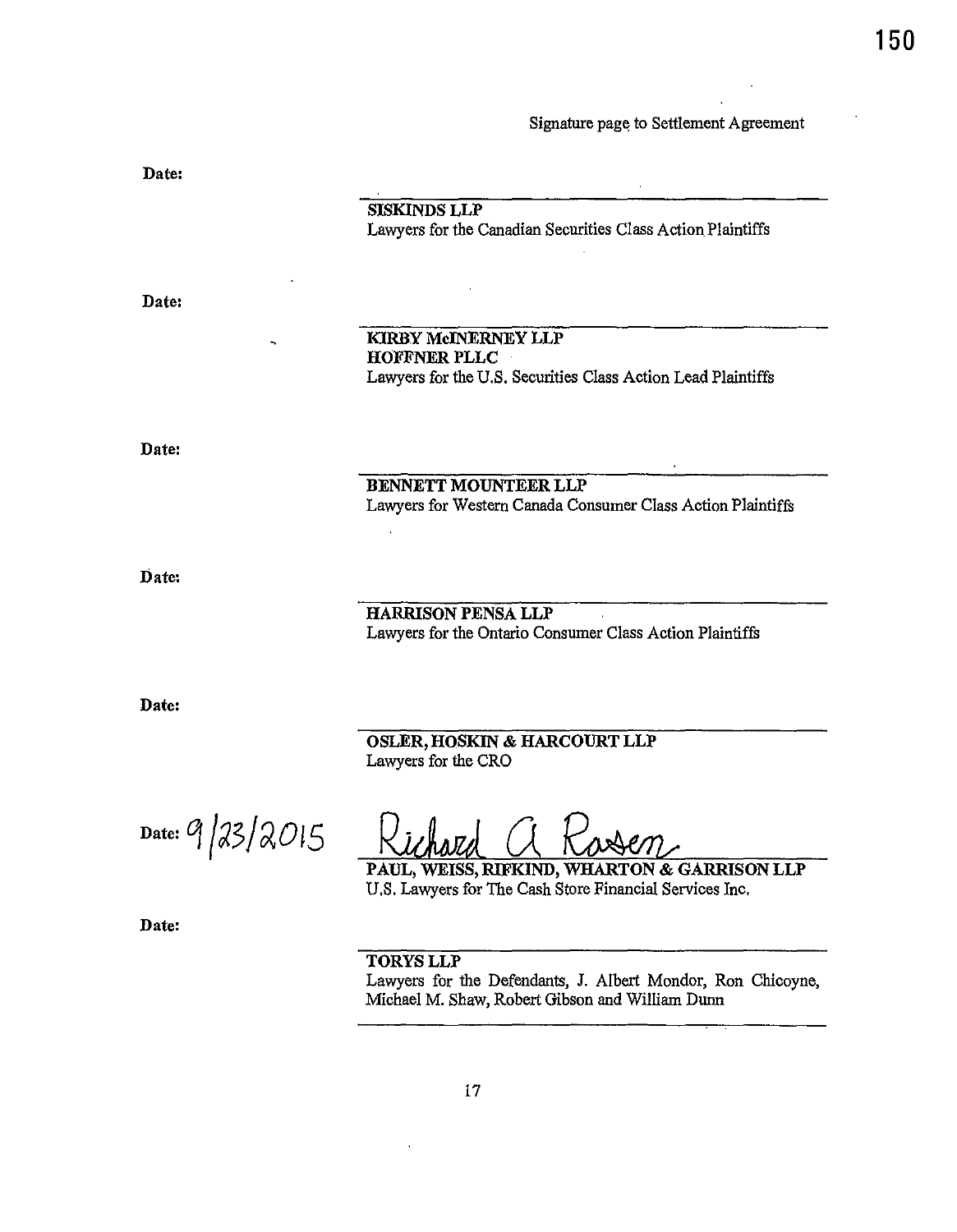Date:

SISKINDS LLP

Lawyers for the Canadian Securities Class Action Plaintiffs

Date:

# KIRBY McINERNEY LLP HOFFNER PLLC Lawyers for the U.S. Securities Class Action Lead Plaintiffs

Date:

BENNETT MOUNTEER LLP Lawyers for Western Canada Consumer Class Action Plaintiffs

Date:

Date:

HARRISON PENSA LLP Lawyers for the Ontario Consumer Class Action Plaintiffs

OSLER, HOSKIN & HARCOURT LLP Lawyers for the CRO

Date:

PAUL, WElSS, RIFKIND, WHARTON & GARRISON LLP U.S. Lawygrs for The Cash Store Financial Services Inc.

Date:

 $\ddot{\cdot}$ 

**TORY's LIF**<br>Lawyers for<br>Michael M. S Lawyers for the Defendants, J. Albert Mondor, Ron Chicoyne, Michael M. Shaw, Robert Gibson and William Dunn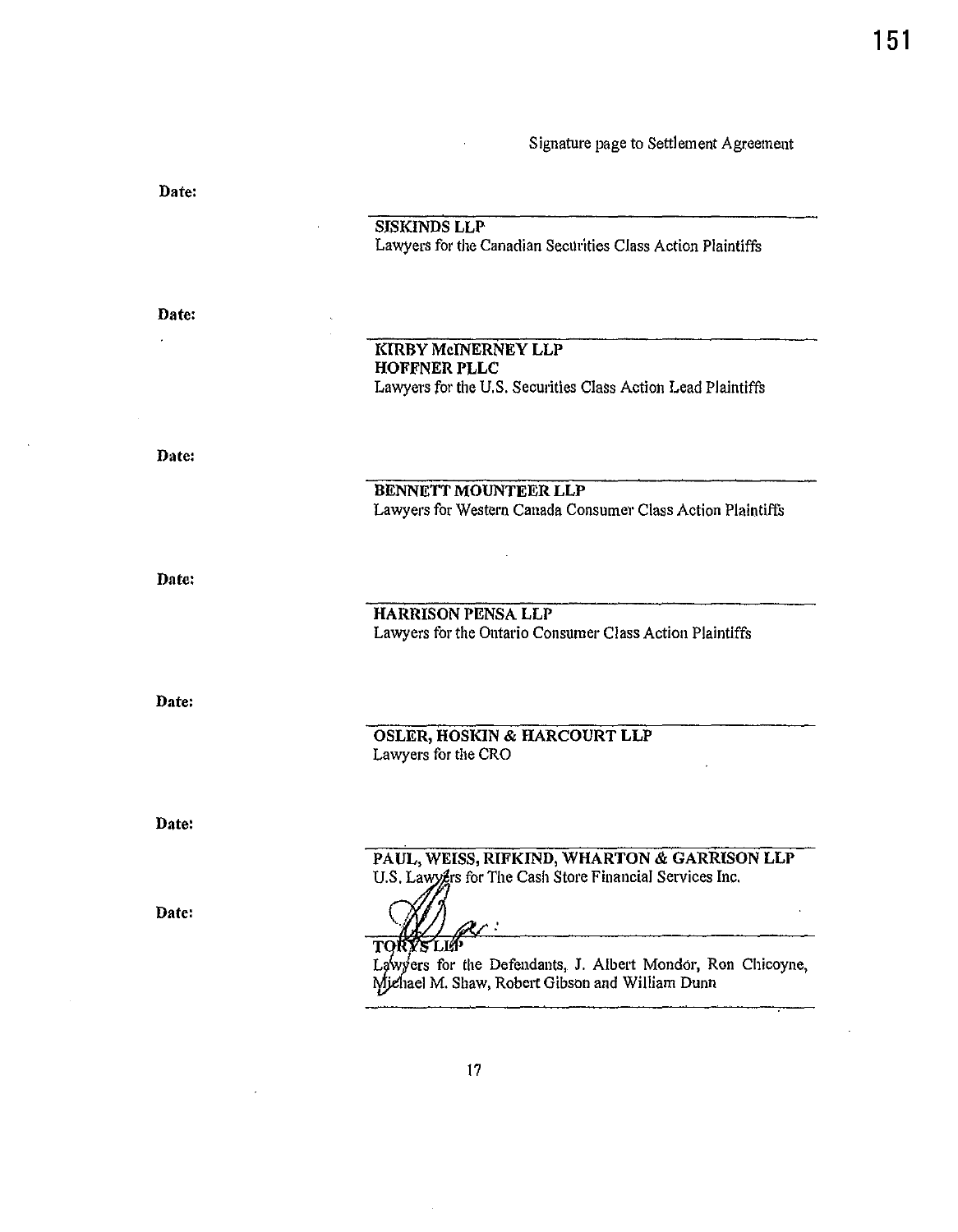$\sim$   $\sim$ 

Date:  $23$  Sept 2015

jLlV **MILLER THOMSON LLP** Lawyers for 424187 Alberta Ltd

Date:

 $\bigcap$ 

LENCZNER SLAGHT ROYCE SMITH GRIFFIN LLP Lawyers for the Defendants, Gordon J. Reykdal and Edward McClelland

Date:

**CRAWLEY MACKEWN BRUSH LLP** Lawyers for the Defendant, Craig Warnock

 $\mathbf{r}$ 

Date:

**BARRET REYKDAL** 

Date:

S. WILLIAM JOHNSON

Date:

# HALLDOR KRISTJANSSON

 $18\,$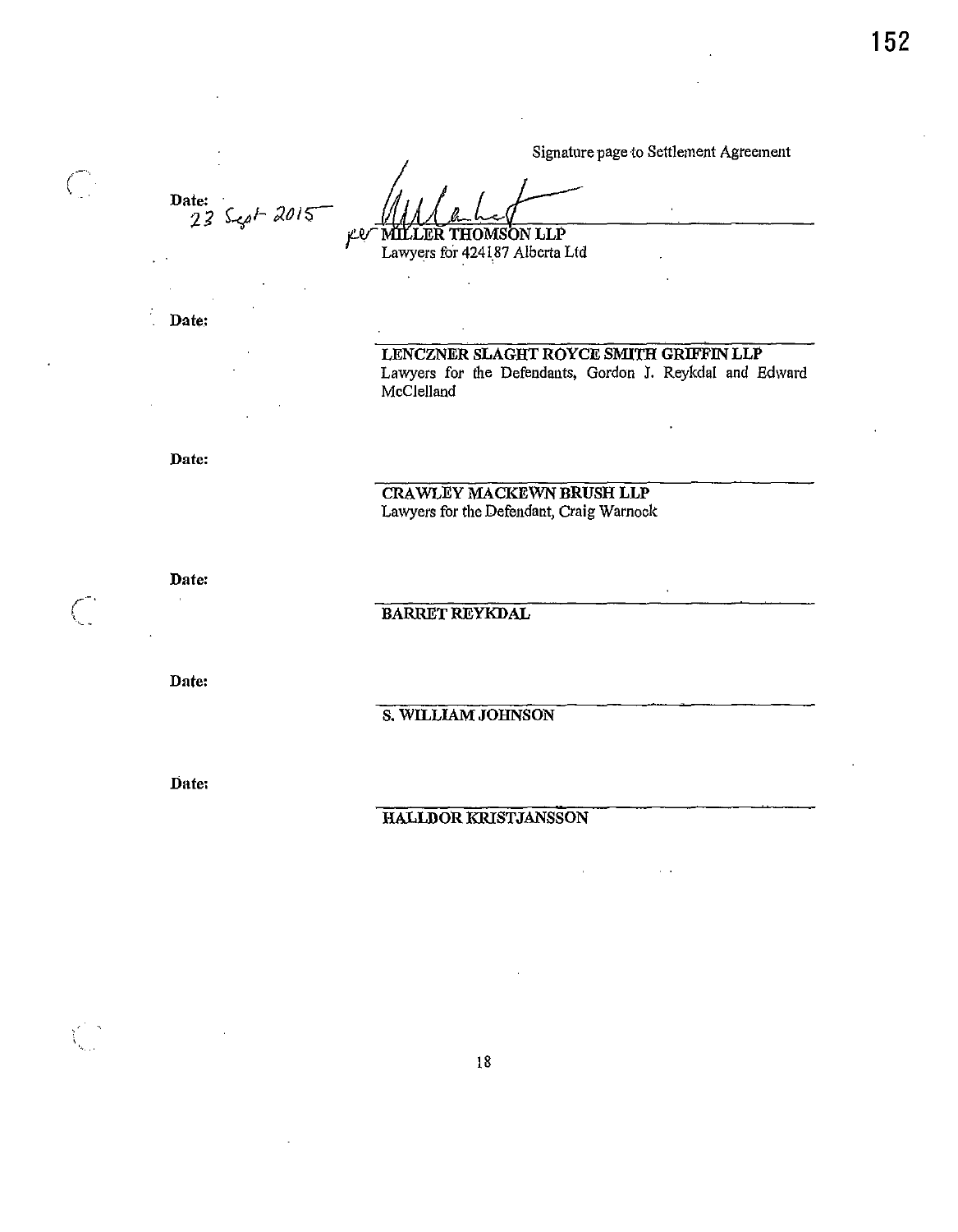**153** 

Signature page to Settlement Agreement

MILLER THOMSON LLP Lawyers for 424187 Alberta Ltd  $4423, 2015$ LENCZNER SLAGHT ROYCE SMITH GRIFFIN LLP<br>Lawyers for the Defendants, Gordon J. Reykdal and Edward McClelland CRAWLEY MACKEWN BRUSH LLP Lawyers for the Defendant, Craig Warnock BARRET REYKDAL S. WILLIAM JOHNSON HALLDOR KRISTJANSSON

Date:

18

Date:

Date:

Date:

Date:

Date: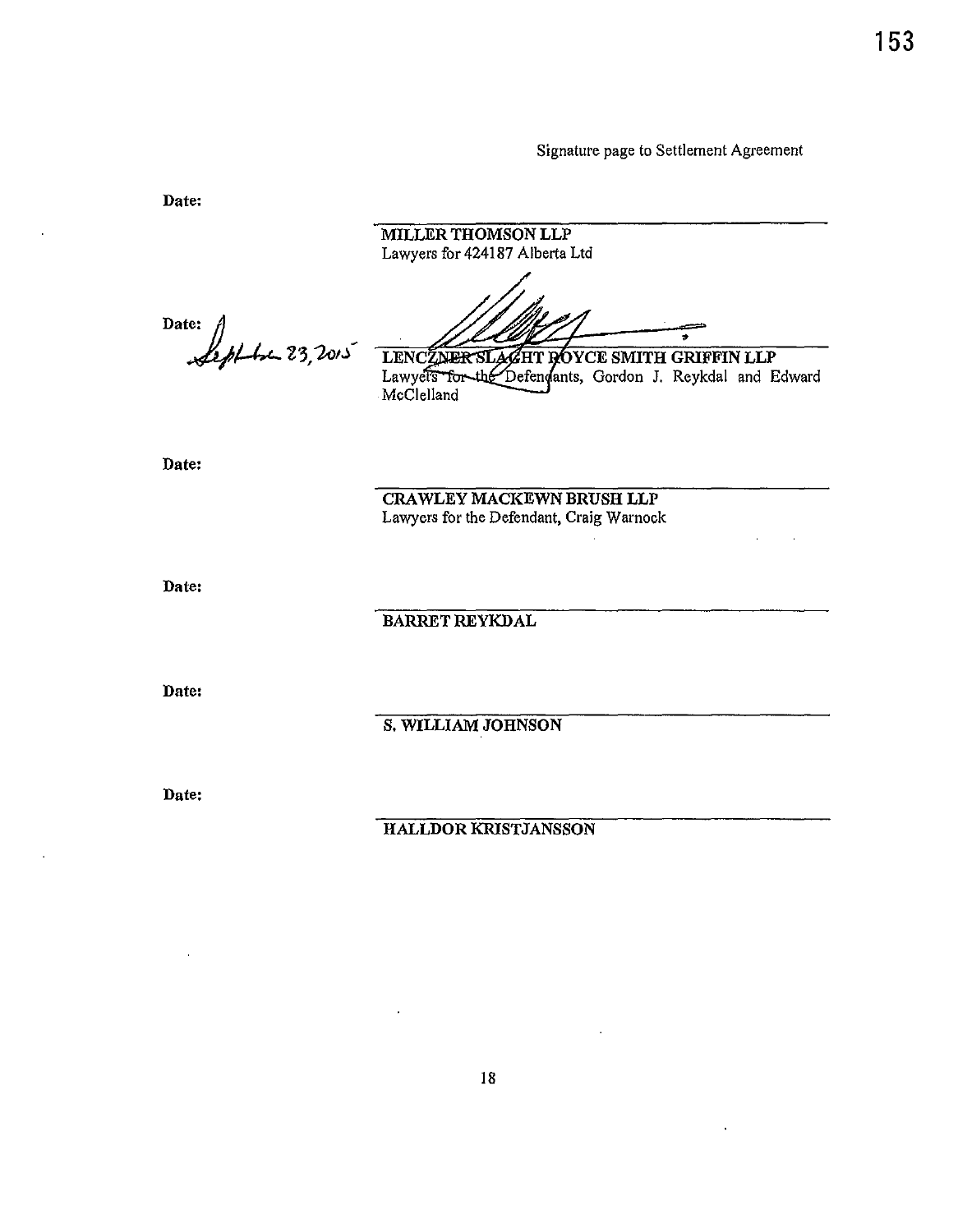÷

Signature page to Settlement Agreement



18

,·.

 $\tilde{\mathcal{L}}$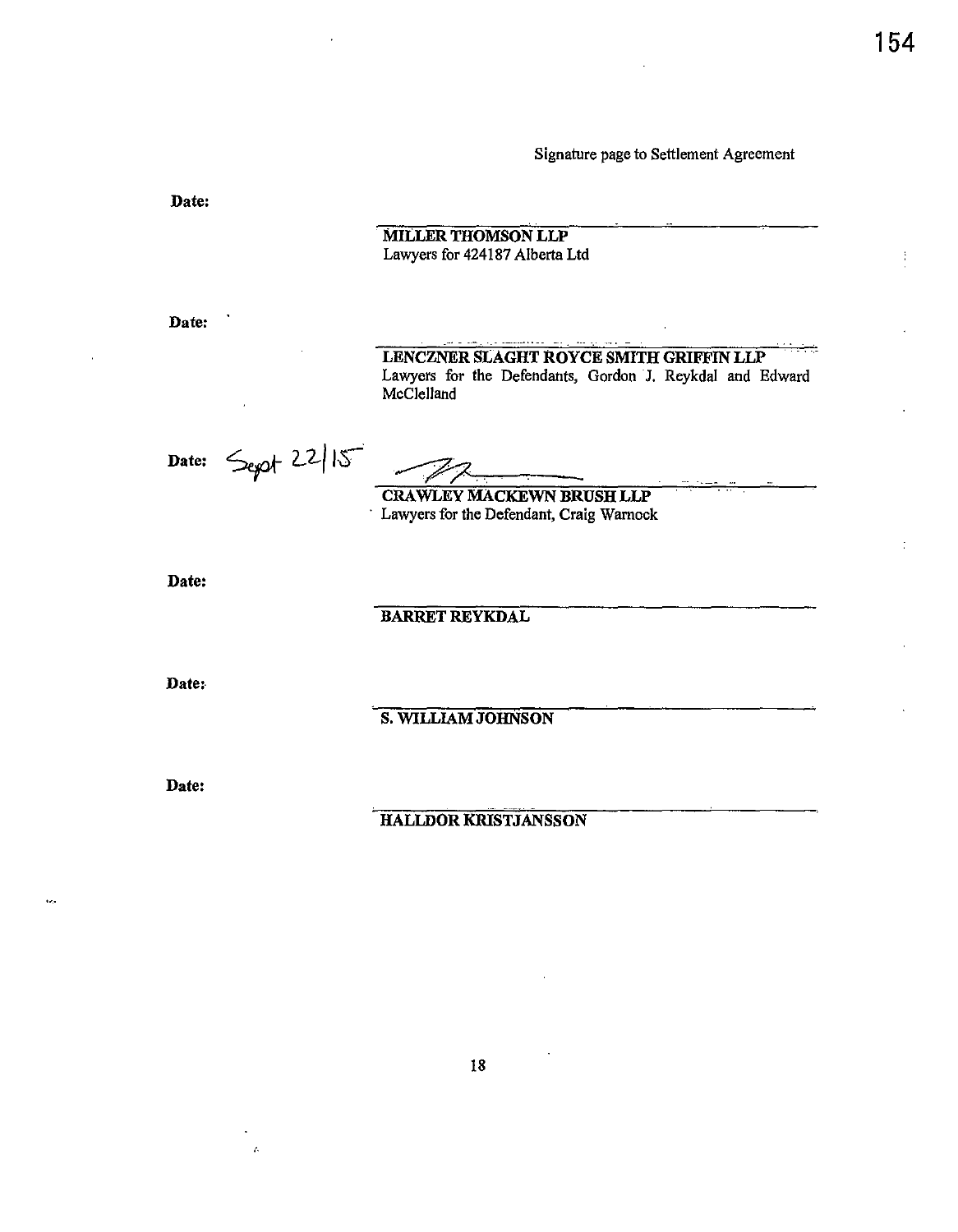Date: MILLER THOMSON LLP Lawyers for 424187 Alberta Ltd Date: LENCZNER SLAGHT ROYCE SMITH GRIFFIN LLP Lawyers for the Defendants, Gordon J. Reykdal and Edward McClelland Date: CRAWLEY MACKEWN BRUSH LLP Lawyers for the Defendant, Craig Warnock  $Date:5$ et  $zz$ | 1 $5$ **BARRET REYKDAL** Date: S. WILLIAM JOHNSON Date:  $Se^{t}$   $22/15$ HALLDOR KRISTJANSSON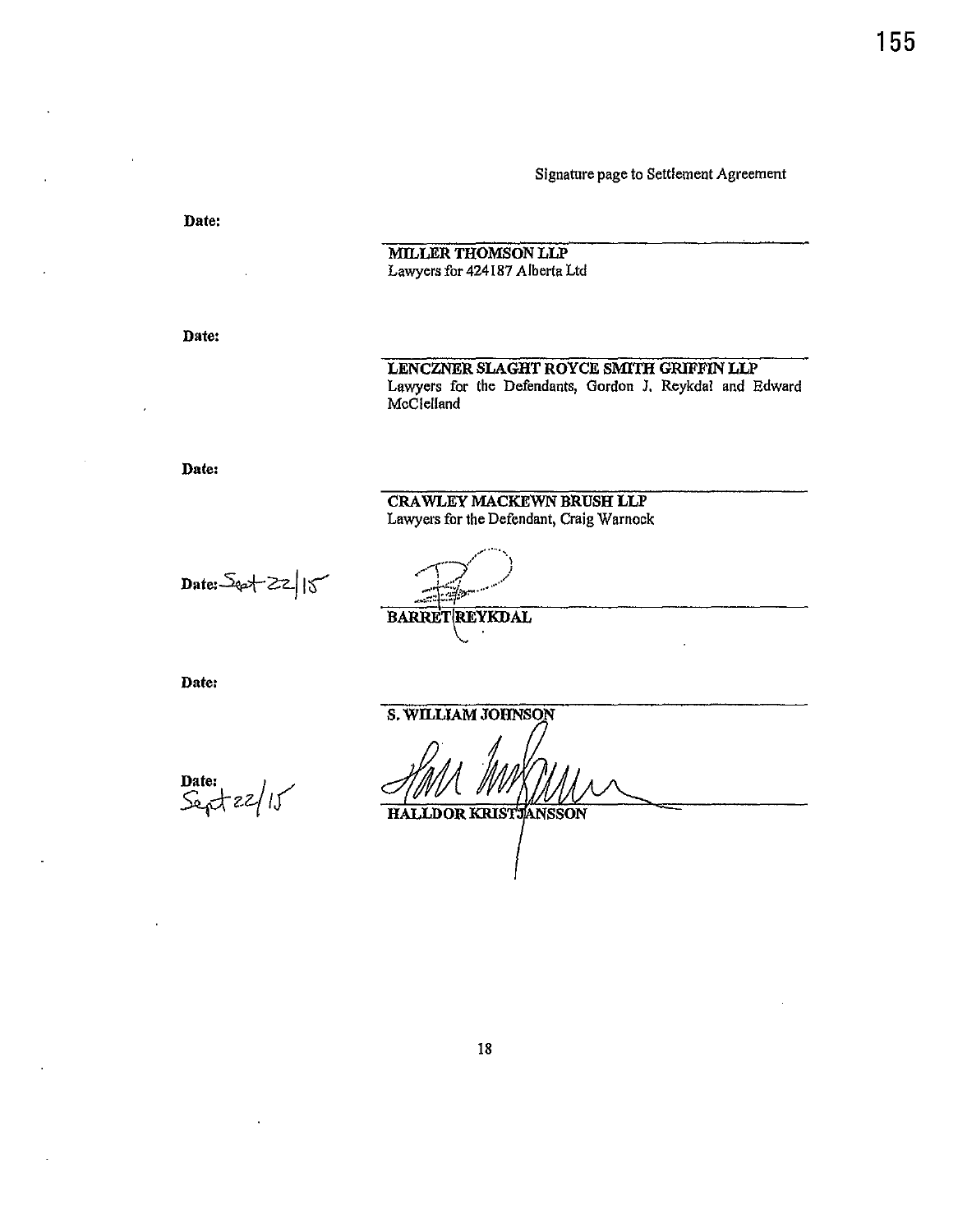| Date:<br><b>MILLER THOMSON LLP</b><br>Lawyers for 424187 Alberta Ltd   |  |
|------------------------------------------------------------------------|--|
|                                                                        |  |
|                                                                        |  |
|                                                                        |  |
| Date:                                                                  |  |
| LENCZNER SLAGHT ROYCE SMITH GRIFFIN LLP                                |  |
| Lawyers for the Defendants, Gordon J. Reykdal and Edward<br>McClelland |  |
| Date:                                                                  |  |
| <b>CRAWLEY MACKEWN BRUSH LLP</b>                                       |  |
| Lawyers for the Defendant, Craig Warnock                               |  |
| Date:                                                                  |  |
| <b>BARRET REYKDAL</b>                                                  |  |
| Date:                                                                  |  |
| S. WILLIAM JOHNSON                                                     |  |
| Date:                                                                  |  |
| <b>HALLDOR KRISTJANSSON</b>                                            |  |

l,

 $\cdot$ 

 $\ddot{\phantom{0}}$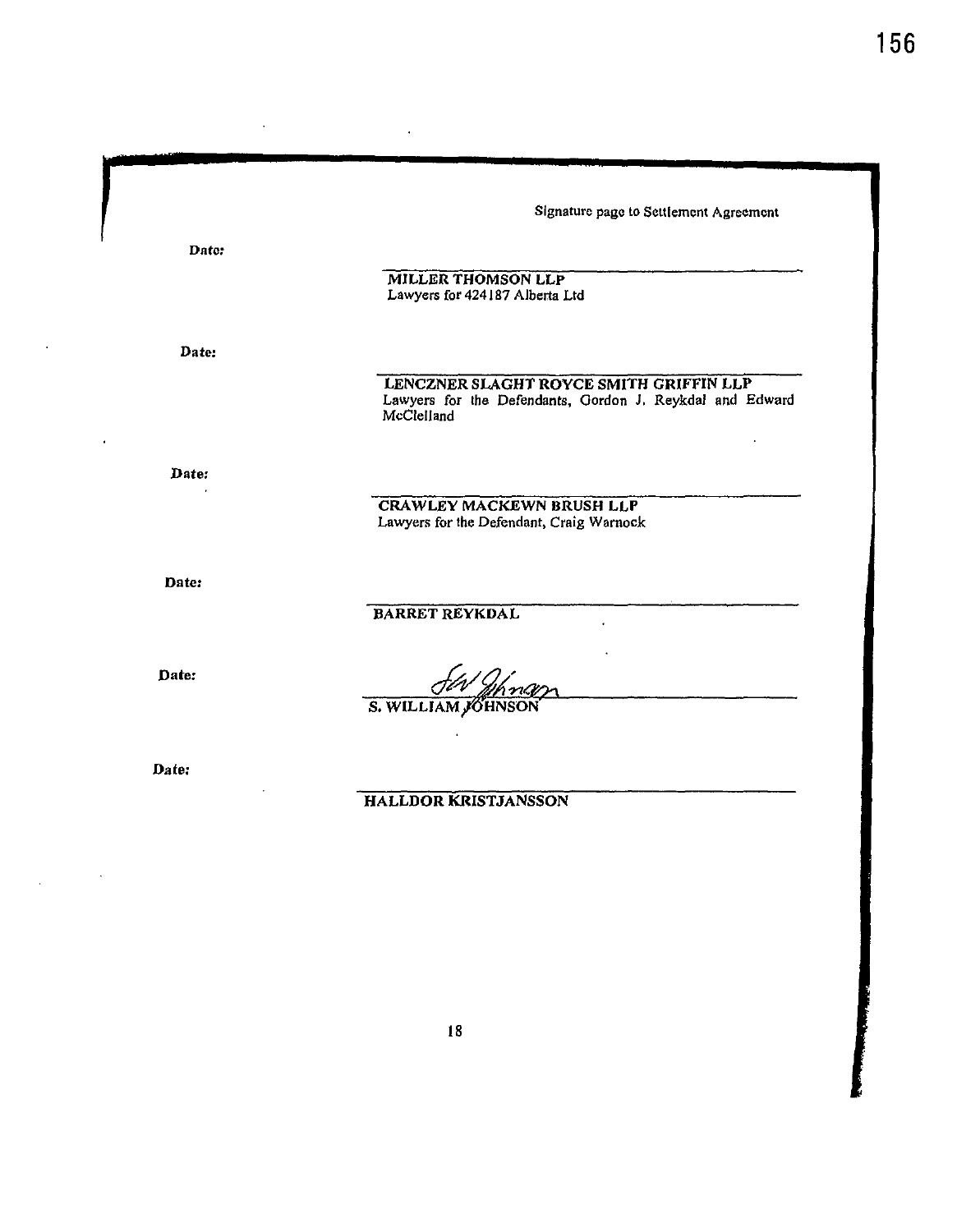à.

Signature page to Settlement Agreement

Date:  $\sqrt{x}$  23/20/5 <u> 1 X o</u> be Cassel H BLAKE, CASSELS & GRAYDON LLP /<br>Lawyers for the Defendants, Nancy Bland and Michael Thompson

 $\ddot{\phantom{a}}$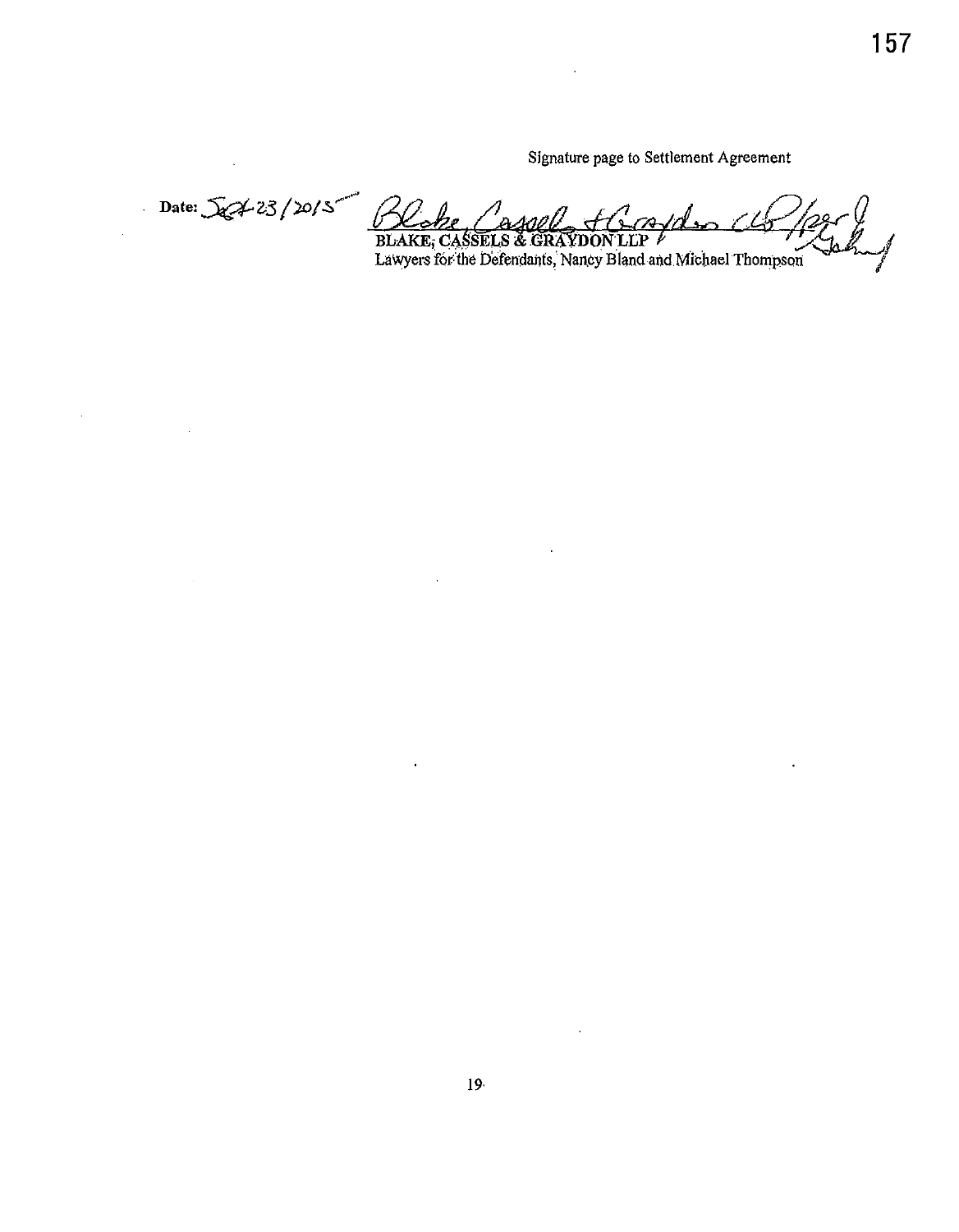#### **SCHEDULE A**

- I. *Glob is Capital Partners, L.P. v. The Cash Store Financial Services Inc. et al.,* Southern District of New York, Case 13 Civ. 3385 (VM)
- 2. *Fortier v. The Cash Store Financial Services, Inc. et al.,* Ontario Superior Court of Justice, Court File No. CV-13-481943-00CP
- 3. *Hughes v. The Cash Store Financial Services, Inc. et al.,* Alberta Court of Queen's Bench, Court File No. 1303 07837
- 4. *Dessis v. The Cash Store Financial Services, Inc. et al.,* Quebec Superior Court, No: 200- 06-000165-137
- 5. *The Cash Store Financial Services, Inc. v. Gordon Reykdal et al.,* Ontario Superior Court of Justice, Court File No. CV-14-10772-00CL
- 6. *Timothy Yeoman v. Gordon J. Reykdal et al.,* Ontario Superior Court of Justice, Court File No. 4171/14
- 7. *Timothy Yeoman v. The Cash Store Financial Services Inc. et al.*, Ontario Superior Court of Justice, Court File No. 7908/12 CP
- 8. *Bodnar et al. v. The Cash Store Financial Services Inc. et al.,* Supreme Court of British Columbia, Vancouver Reg. No. S041348
- 9. *Stewart v. The Cash Store Financial Services Inc. et al.*, Supreme Court of British Columbia, Vancouver Reg. No. SJ54924
- I 0. *Stewart v. The Cash Store Financial Services Inc. et al.,* Supreme Court of British Columbia, Vancouver Reg. No. Sl26361
- 11. *Tschritter et al. v. The Cash Store Financial Services Inc. et al.,* Alberta Court of Queen's Bench, Calgary Reg. No. 0301-16243
- 12. *Efthimiou v. The Cash Store Financial Services Inc. et al.,* Alberta Court of Queen's Bench, Calgary Reg. No. 1201-11816
- 13. *Meeking v. The Cash Store Financial Services Inc. et al.,* Manitoba Court of Queen's Bench, Winnipeg Reg. No. Cl 10-01-66061
- 14. *Rehill v. The Cash Store Financial Services Inc. et al.,* Manitoba Court of Queen's Bench, Winnipeg Reg. No. Cl 12-01-80578
- 15. *Ironbow v. The Cash Store Financial Services Inc. et al.,* Saskatchewan Court of Queen's Bench, Saskatoon Reg. No. 1452 of 2012
- *16. lronbow v. The Cash Store Financial Services Inc. et al.,* Saskatchewan Court of Queen's Bench, Saskatoon Reg. No. 1453 of 2012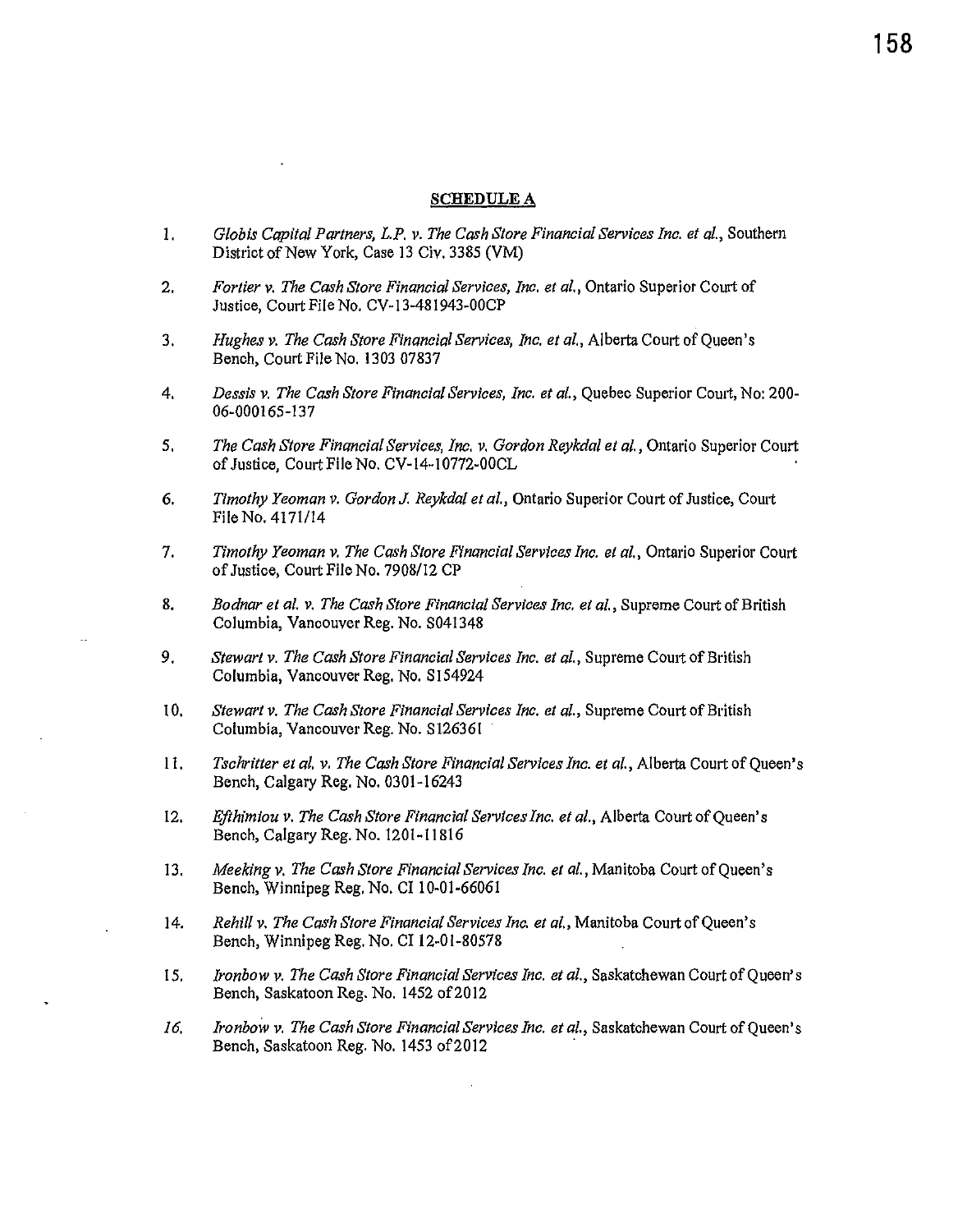# **SCHEDULE B**

 $\mathcal{A}$ 

 $\hat{\boldsymbol{\beta}}$ 

 $\sim 10^{11}$ 

 $\sim$ 

 $\sim 10^{11}$ 

 $\mathcal{L}^{\text{max}}_{\text{max}}$  , where  $\mathcal{L}^{\text{max}}_{\text{max}}$ 

 $\sim 100$ 

 $\bar{\mathcal{A}}$ 

 $\sim 10^{-11}$ 

 $\sim 10^{11}$  km s  $^{-1}$ 

# Form of Plan of Compromise and Arrangement

 $\sim 10^{11}$  km  $^{-1}$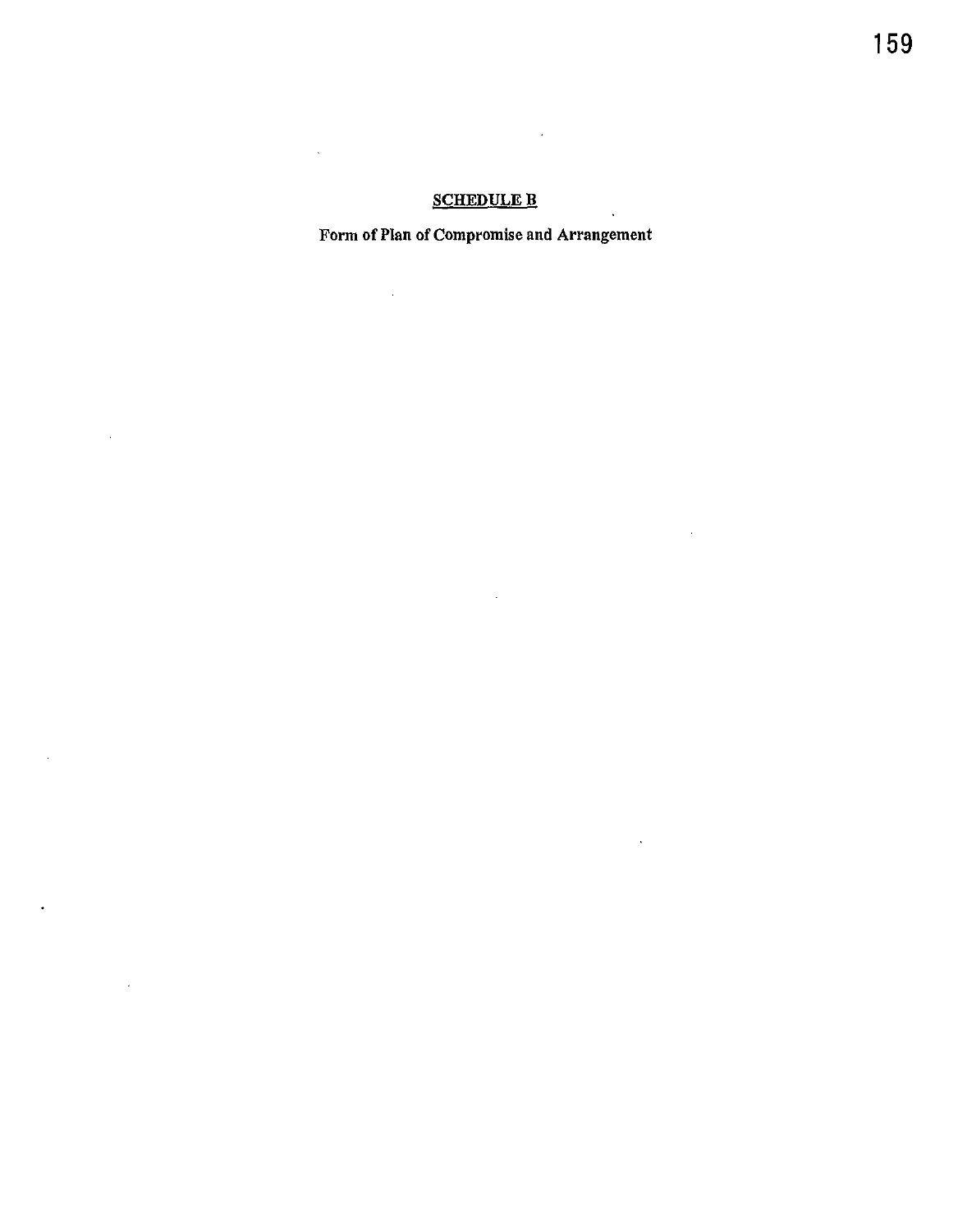(omitted)

 $\mathcal{L}^{\text{max}}_{\text{max}}$  ,  $\mathcal{L}^{\text{max}}_{\text{max}}$ 

 $\label{eq:2.1} \frac{1}{\sqrt{2\pi}}\int_{\mathbb{R}^3}\frac{1}{\sqrt{2\pi}}\int_{\mathbb{R}^3}\frac{1}{\sqrt{2\pi}}\int_{\mathbb{R}^3}\frac{1}{\sqrt{2\pi}}\int_{\mathbb{R}^3}\frac{1}{\sqrt{2\pi}}\int_{\mathbb{R}^3}\frac{1}{\sqrt{2\pi}}\int_{\mathbb{R}^3}\frac{1}{\sqrt{2\pi}}\int_{\mathbb{R}^3}\frac{1}{\sqrt{2\pi}}\int_{\mathbb{R}^3}\frac{1}{\sqrt{2\pi}}\int_{\mathbb{R}^3}\frac{1$